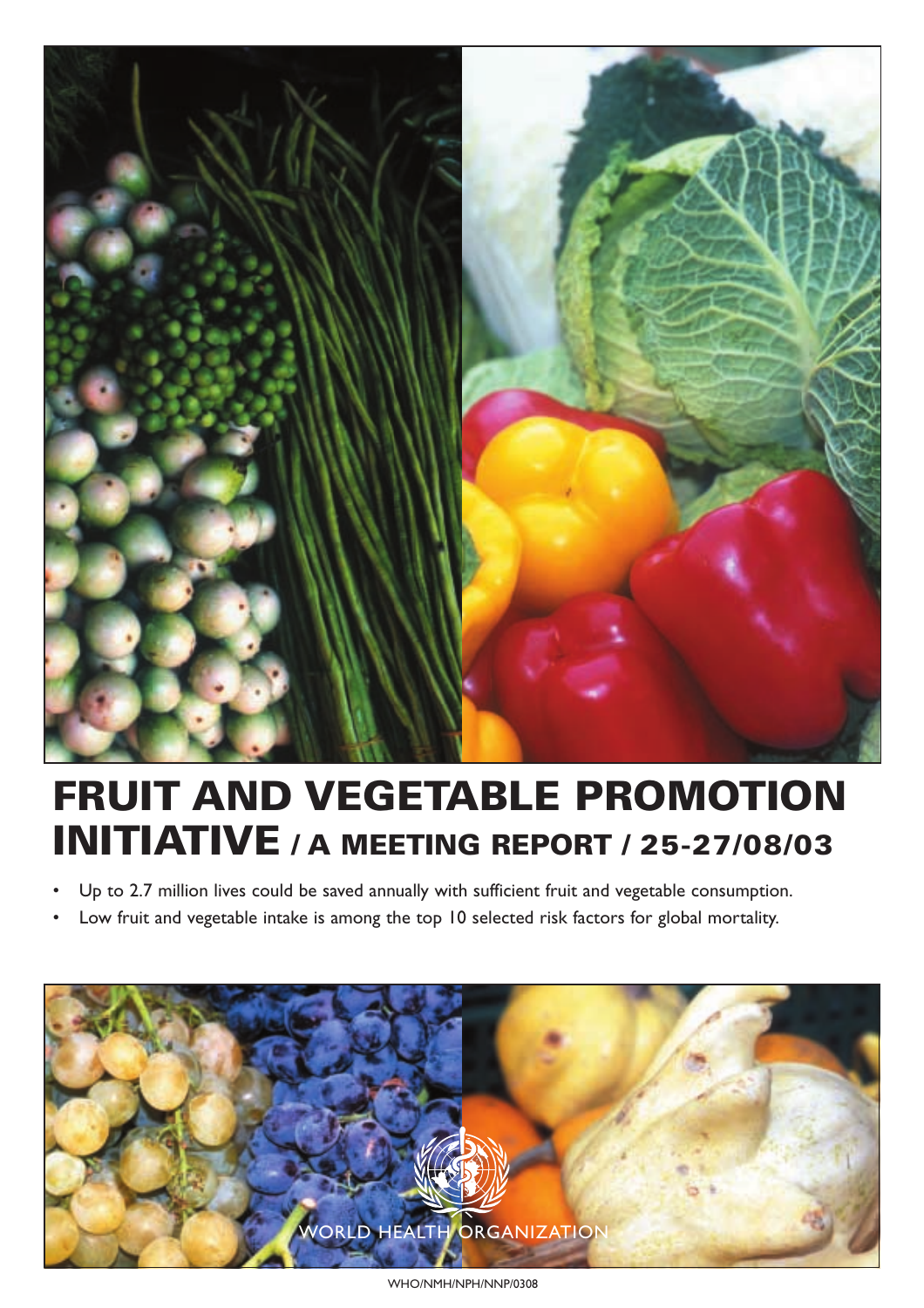WHO Fruit and Vegetable Promotion Initiative – report of the meeting, Geneva, 25–27 August 2003

#### © World Health Organization 2003

All rights reserved. Publications of the World Health Organization can be obtained from Marketing and Dissemination,World Health Organization, 20 Avenue Appia, 1211 Geneva 27, Switzerland (tel: +41 22 791 2476; fax: +41 22 791 4857; email: bookorders@who.int). Requests for permission to reproduce or translate WHO publications—whether for sale or for noncommercial distribution—should be addressed to Publications, at the above address (fax: +41 22 791 4806; email: permissions@who.int).

The designations employed and the presentation of the material in this publication do not imply the expression of any opinion whatsoever on the part of the World Health Organization concerning the legal status of any country, territory, city or area or of its authorities, or concerning the delimitation of its frontiers or boundaries. Dotted lines on maps represent approximate border lines for which there may not yet be full agreement.

The mention of specific companies or of certain manufacturers' products does not imply that they are endorsed or recommended by the World Health Organization in preference to others of a similar nature that are not mentioned. Errors and omissions excepted, the names of proprietary products are distinguished by initial capital letters.

The World Health Organization does not warrant that the information contained in this publication is complete and correct and shall not be liable for any damages incurred as a result of its use.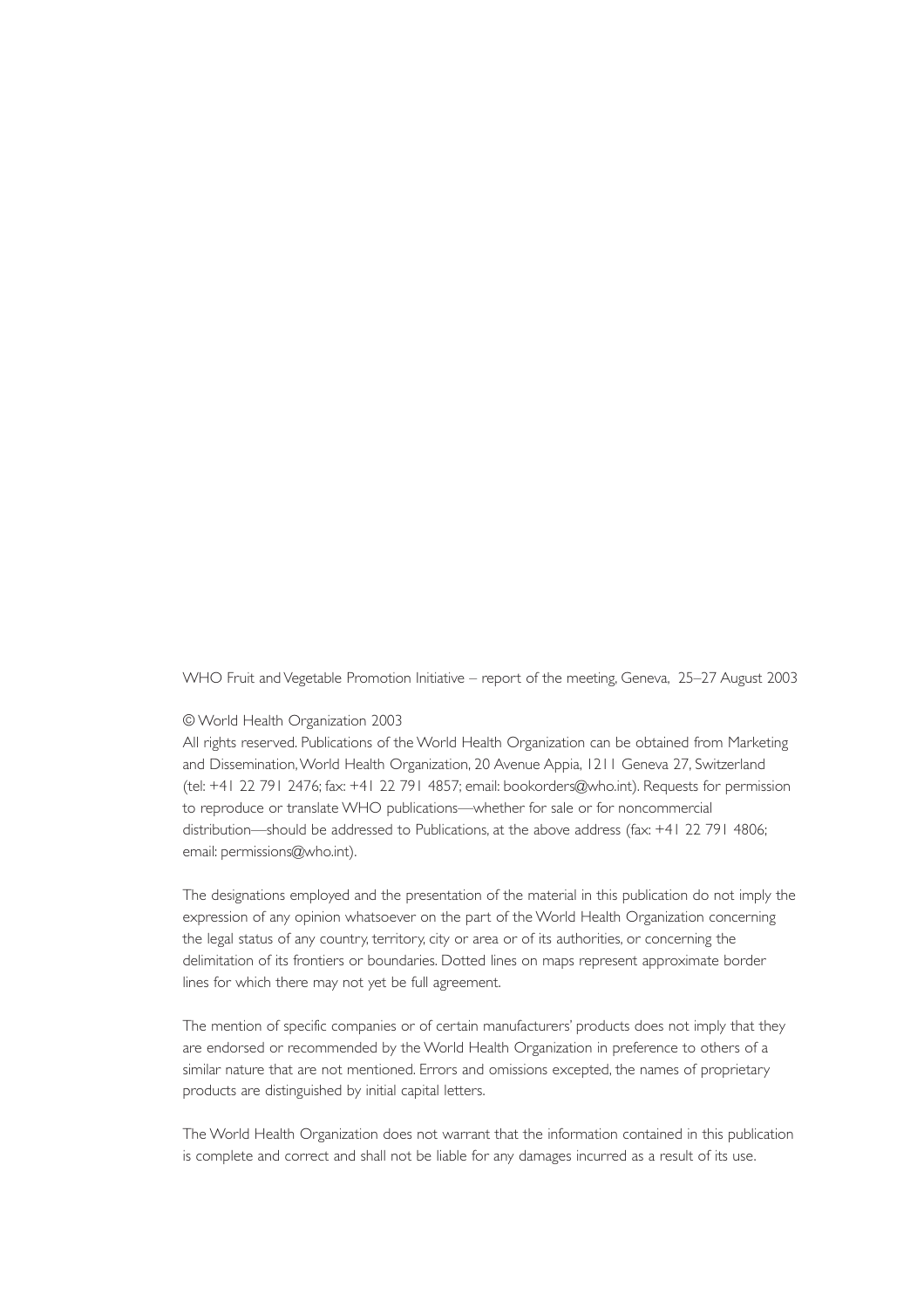

# **CONTENTS**

| <b>CONTENTS</b> |  |
|-----------------|--|
|                 |  |

|     | Meeting background and preliminary results of the Global Fruit and Vegetable Review 5 |
|-----|---------------------------------------------------------------------------------------|
|     |                                                                                       |
|     |                                                                                       |
|     |                                                                                       |
|     |                                                                                       |
|     |                                                                                       |
| 2.7 |                                                                                       |
|     | 2.8 Health promotion through the promotion of fruit and vegetable in the              |
|     |                                                                                       |

# **3. FRAMEWORK FOR A FRUIT AND VEGETABLE**

|  | 4.2 Working group 2: The research agenda for the fruit and vegetable initiative  19 |  |
|--|-------------------------------------------------------------------------------------|--|

# 5. THE ROAD MAP FOR THE FRUIT AND VEGETABLE PROMOTION

| 74        |
|-----------|
| <u>ว4</u> |
| 26        |
|           |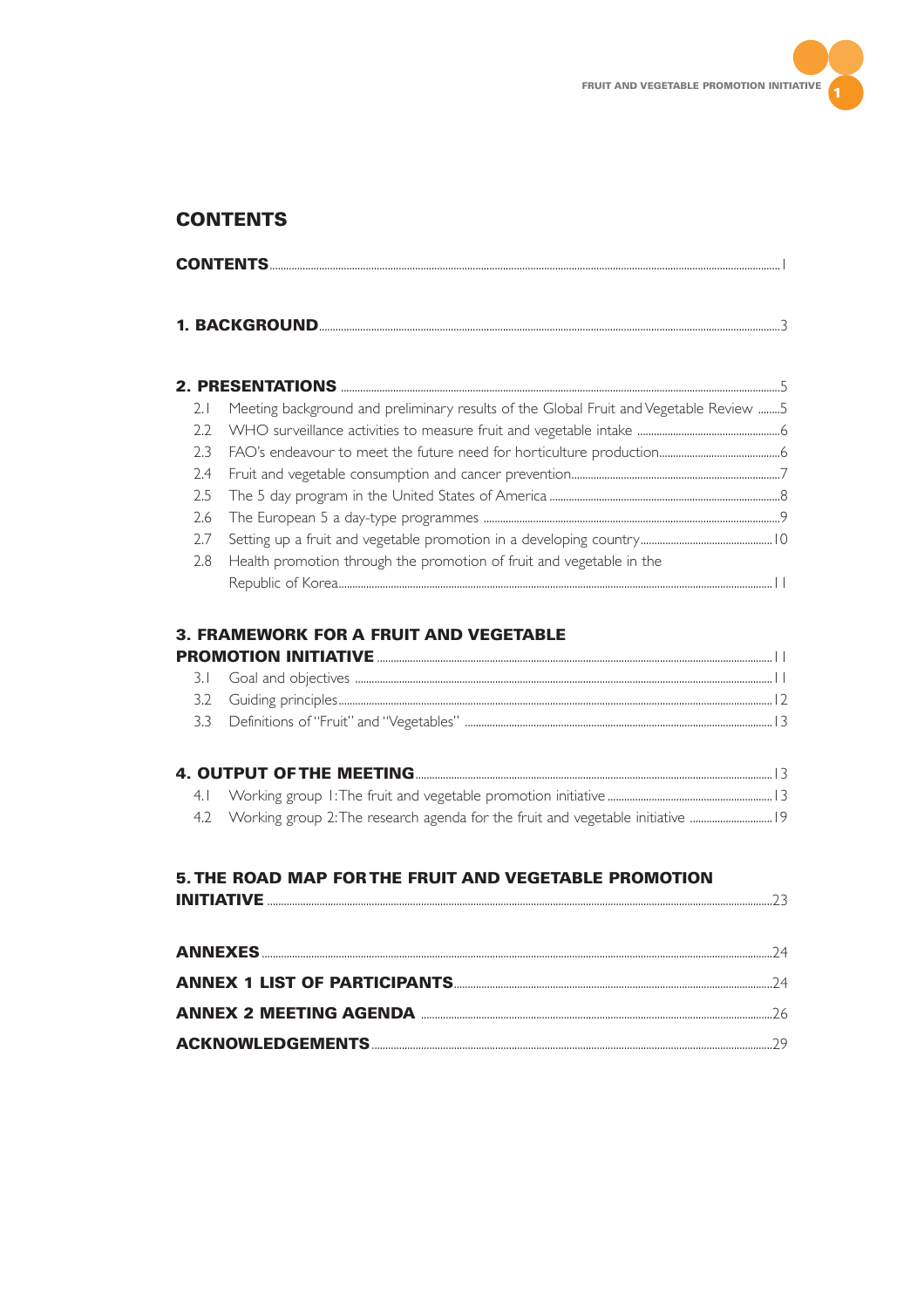

# **1. BACKGROUND**

Noncommunicable diseases (NCD), including cardiovascular diseases (CVDs), diabetes, obesity, cancers and respiratory diseases, account for 59% of the 56.5 million deaths annually worldwide and for 45.9% of the global burden of disease.<sup>1</sup> Five of the ten leading global disease burden risk factors identified by *World Health Report 2002* – high blood pressure, high cholesterol, obesity, physical inactivity and insufficient consumption of fruit and vegetables – are among the major causes of these diseases.2 Together with alcohol and tobacco use, these preventable risks play a key role in the development of NCD, which frequently involve overlapping risk factors and chronic conditions.

Fruit and vegetables are important components of a healthy diet, and their sufficient daily consumption could help prevent major diseases such as CVDs and certain cancers. According to *World Health Report 2002*, low fruit and vegetable intake is estimated to cause about 31% of ischaemic heart disease and 11% of stroke worldwide.<sup>3</sup> Overall it is estimated that up to 2.7 million lives could potentially be saved each year if fruit and vegetable consumption were sufficiently increased.A recently published report on the Joint FAO/WHO Expert Consultation on diet, nutrition and the prevention of chronic diseases, recommends the intake of a minimum of 400g of fruit and vegetables per day (excluding potatoes and other starchy tubers) for the prevention of chronic diseases such as heart disease, cancer, diabetes and obesity as well as for the prevention and alleviation of several micronutrient deficiencies, especially in less developed countries.<sup>4</sup>

A high-level international review of research findings on fruit and vegetable consumption and cancer risk, coordinated by the WHO International Agency for Research on Cancer (IARC), concluded that eating fruit and vegetables may lower the risk of some cancers, particularly cancers of the gastrointestinal tract. IARC estimates that the preventable percentage of cancer due to low fruit and vegetable intake ranges from 5-12 % for all cancers, and up to 20-30% for upper gastrointestinal tract cancers worldwide.5

WHO's objective is the attainment by all peoples of the highest possible level of health.<sup>6</sup> In recent years there has been an increasing emphasis by Member States on the need to improve the health of the poor and marginalized. Given these mandates and the increasing scientific evidence that low fruit and vegetable intake is a key risk factor for several NCD,WHO is planning an initiative which will actively promote increased consumption of fruit and vegetables.

At the Fifty-fifth World Health Assembly in May 2002, WHO Member States recognized the increasing burden of NCD and adopted a resolution on integrated NCD prevention.7 This included the request to the Director-General to develop a global strategy on diet, physical activity and health, in the context of the rising burden of noncommunicable diseases. That draft strategy has been developed in a consultative process with Member States from all WHO regions, United Nations

<sup>1</sup> *World Health Report 2002. Reducing risks, promoting healthy life. Geneva,* World Health Organization, 2002.

<sup>2</sup> *World Health Report 2002,* op. cit.

<sup>3</sup> *World Health Report 2002,* op. cit., page 60.

<sup>4</sup> *Diet, nutrition and the prevention of chronic diseases. Report of a Joint FAO/WHO Expert Consultation. Geneva,* World Health Organization, 2003 (WHO Technical Report Series, No. 916).

<sup>5</sup> *Handbook on fruit and vegetable consumption and cancer prevention,* International Agency for Research on Cancer, forthcoming (end of 2003).

<sup>&</sup>lt;sup>6</sup> Constitution of the World Health Organization, Chapter 1, Article 1

<sup>7</sup> World Health Assembly resolution "Diet, physical activity and health",WHA55.23, May 2002.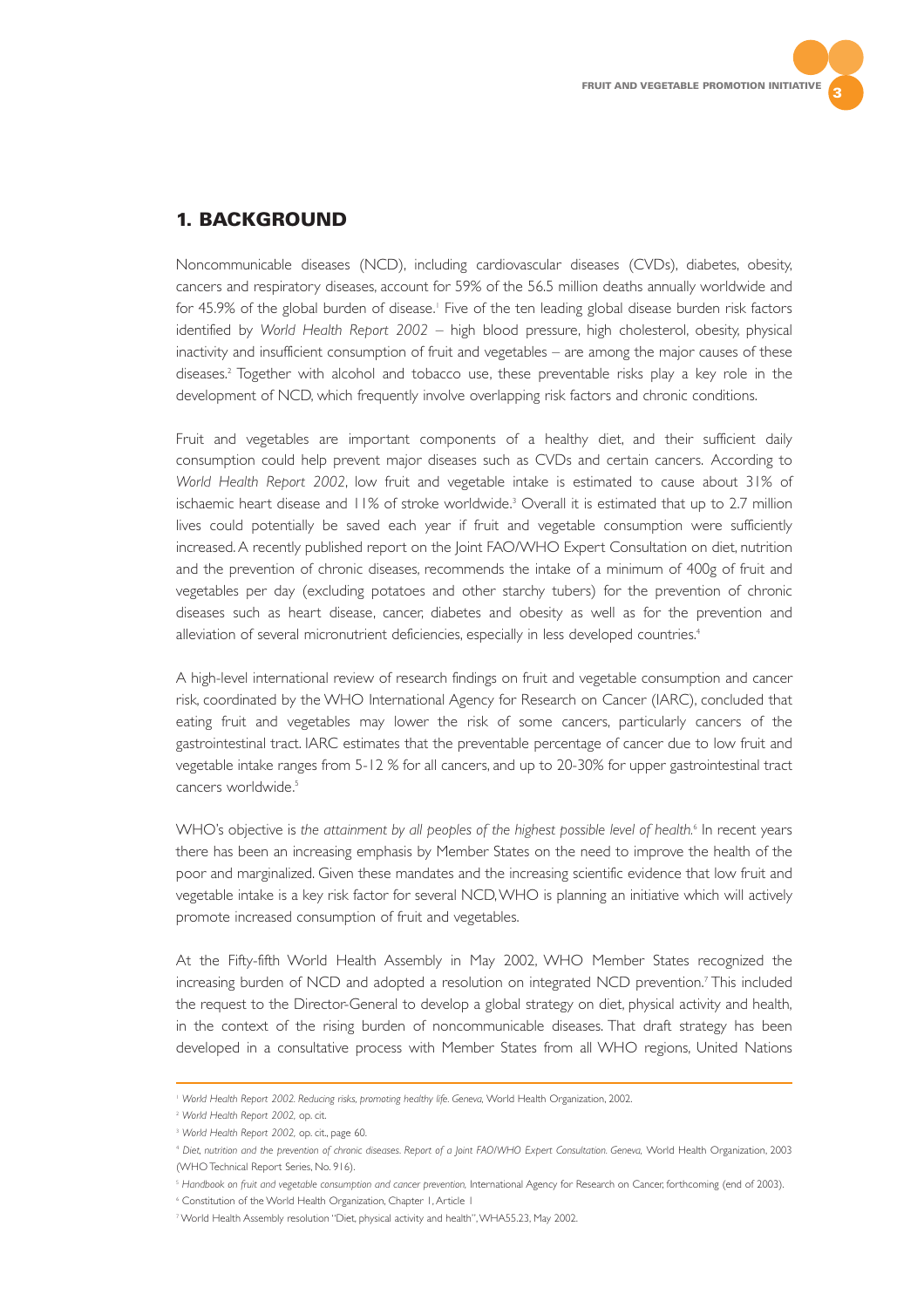

organizations, civil society, the private sector, and with the advice of a reference group of experts. It will be presented to the WHO Executive Board at its 113th session in January 2004 and considered for adoption by WHO Member States at the Fifty-seventh World Health Assembly in May 2004.

In all six regional consultations with Member States on the development of the global strategy, the importance of fruit and vegetable consumption for a healthy diet, and the need for the promotion of fruit and vegetable production and consumption, were reiterated. Several Member States reported low fruit and vegetable intake in their population, with some describing consumption barriers such as high price.<sup>8</sup> The country representatives from the Region of the Americas and the South-East Asia Region explicitly identified increasing fruit and vegetable production and consumption as being priority issues in the promotion of a healthy diet in their regions.<sup>9</sup>

In January 2003 the WHO Noncommunicable Disease Prevention and Health Promotion Department (NPH) cosponsored the Third "5 A Day" International Symposium in Berlin, Germany. "5 A Day" type programmes are national multi-stakeholder efforts to increase fruit and vegetable consumption in the population. Most of the existing programmes are in developed countries. However, some developing countries are starting similar campaigns. Some programme activities target the general population, while others target special populations such as schoolchildren and workers in the workplace.

The Berlin Symposium concluded that greater efforts should be made to change environments so as to increase the availability of fruit and vegetables in schools and worksites, changing national policies to influence fruit and vegetable intake, reaching poor and disadvantaged population groups to reduce health inequities.WHO plans to carry out a global fruit and vegetable promotion initiative within the framework of the proposed global strategy on diet, physical activity and health and the implementation mandate of the WHO Global Strategy for the Prevention and Control of Noncommunicable Diseases.<sup>10</sup> At global and national levels the initiative will consider supply and demand aspects of fruit and vegetables together from the outset, be integrated into existing national food and nutrition policies, promote national food-based dietary guidelines, and make it a priority to reduce health disparities and inequalities.

WHO held a meeting on fruit and vegetable production and consumption in relation to health promotion and NCD prevention in Geneva (25-27 August 2003). Participants included nutrition scientists, advisers on nutrition from the WHO regional offices, experts from the Food and Agricultural Organization of the United Nations (FAO), IARC, the International Food Policy Research Institute (IFPRI), and leaders from national programmes which currently promote fruit and vegetable consumption (Annex 1 contains the list of participants and Annex 2 contains the meeting agenda).

<sup>8</sup> *The development of a WHO global strategy on diet, physical activity and health: African regional consultation report and The development of a WHO global strategy on diet, physical activity and health: European regional consultation report.* Available at: www.who.int/hpr/globalstrategy.

<sup>9</sup> *The development of a WHO global strategy on diet, physical activity and health:The Americas regional consultation report and The development of a WHO global strategy on diet, physical activity and health: the South-East Asia regional consultation report*. Available at: www.who.int/hpr/globalstrategy.

<sup>10</sup> World Health Assembly resolution "Prevention and control of noncommunicable diseases"WHA53.17, May 2000.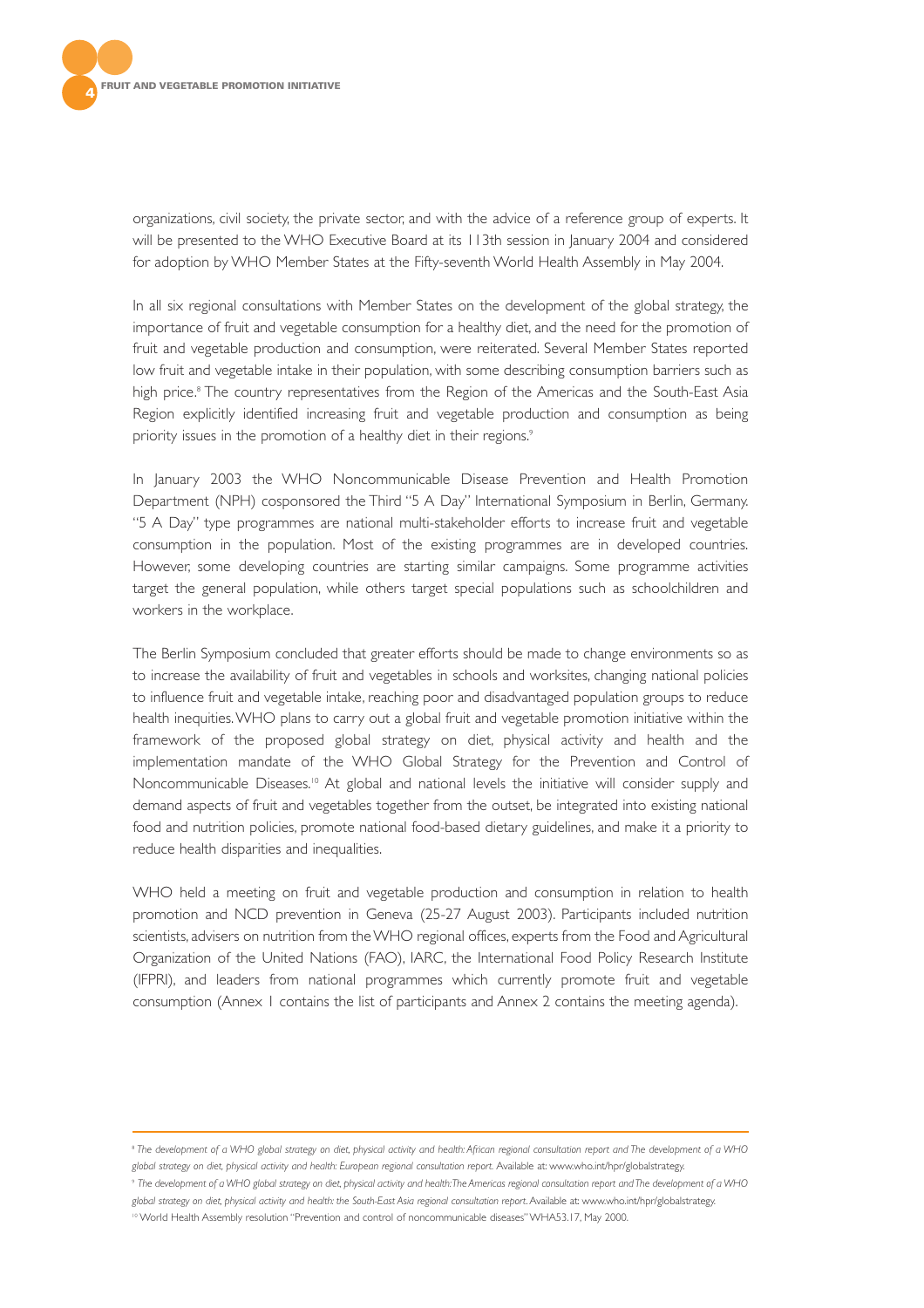

The objectives of this meeting were to recommend what reviews needed to be undertaken on further evidence in preparation for the scientific meeting on fruit and vegetables to be hosted by the WHO Kobe Centre in March 2004; and how WHO should take the promotion of fruit and vegetables forward as a new initiative.

The expected outcomes of the meeting were the key topics on which scientific reviews would be commissioned for the meeting in Kobe; recommendations on the promotion of fruit and vegetables, including the overall scope, and the short- and long-term goals for the proposed initiative; ways to involve industry at global and national levels; guidance to countries wishing to initiate fruit and vegetable promotion programmes; and fundraising.

# **2. PRESENTATIONS**

# **2.1 MEETING BACKGROUND AND PRELIMINARY RESULTS OF THE GLOBAL FRUIT AND VEGETABLE REVIEW**

# *Dr. Pekka Puska, Ms Amalia Waxman, Ms Ingrid Keller, Department of NCD Prevention and Health Promotion,World Health Organization*

WHO aims to increase fruit and vegetable consumption through targeted campaigns and programmes. Sufficient quantities of fruit and vegetables should become part of the daily diet in all countries. This forms part of the overall promotion of a healthy diet, which, together with physical activity, is an effective way to prevent disease and promote health.The promotion of the consumption of fruit and vegetables is supported by a substantial body of opinion.<sup>11</sup> WHO is developing a fruit and vegetable promotion initiative that will be carried out within the framework of the proposed global strategy on diet, physical activity and health (the draft of which is to be submitted to the Executive Board in January 2004).

As part of the fruit and vegetable promotion initiative, WHO will use this gathered knowledge to further strengthen the scientific evidence base, developing appropriate guidelines and standards, and sharing that information among all those concerned.The initiative will involve WHO's regional offices, FAO and other United Nations agencies, existing "5 A Day" type programmes, research institutions, nongovernmental organizations (NGOs) in the health and agriculture sector, and the private sector.

From July to September 2003, WHO collected country-level information on the definitions of fruit and vegetables, on general fruit and vegetable consumption (products and modes of preparation), on existing dietary recommendations on fruit and vegetables, and on programmes promoting the consumption of fruit and vegetables. Respondents were primarily nutrition and agriculture specialists, and responses from 93 countries were received.The results show that definitions of "vegetable" vary significantly between countries and regions. However, many definitions specify that vegetables are parts

<sup>11</sup> *The World Health Report 2002,* op. cit.*, Diet, nutrition and the prevention of chronic diseases. Report of a Joint FAO/WHO Expert Consultation.,* 2003, op.cit., *Handbook on fruit and vegetable consumption and cancer prevention,* IARC op.cit.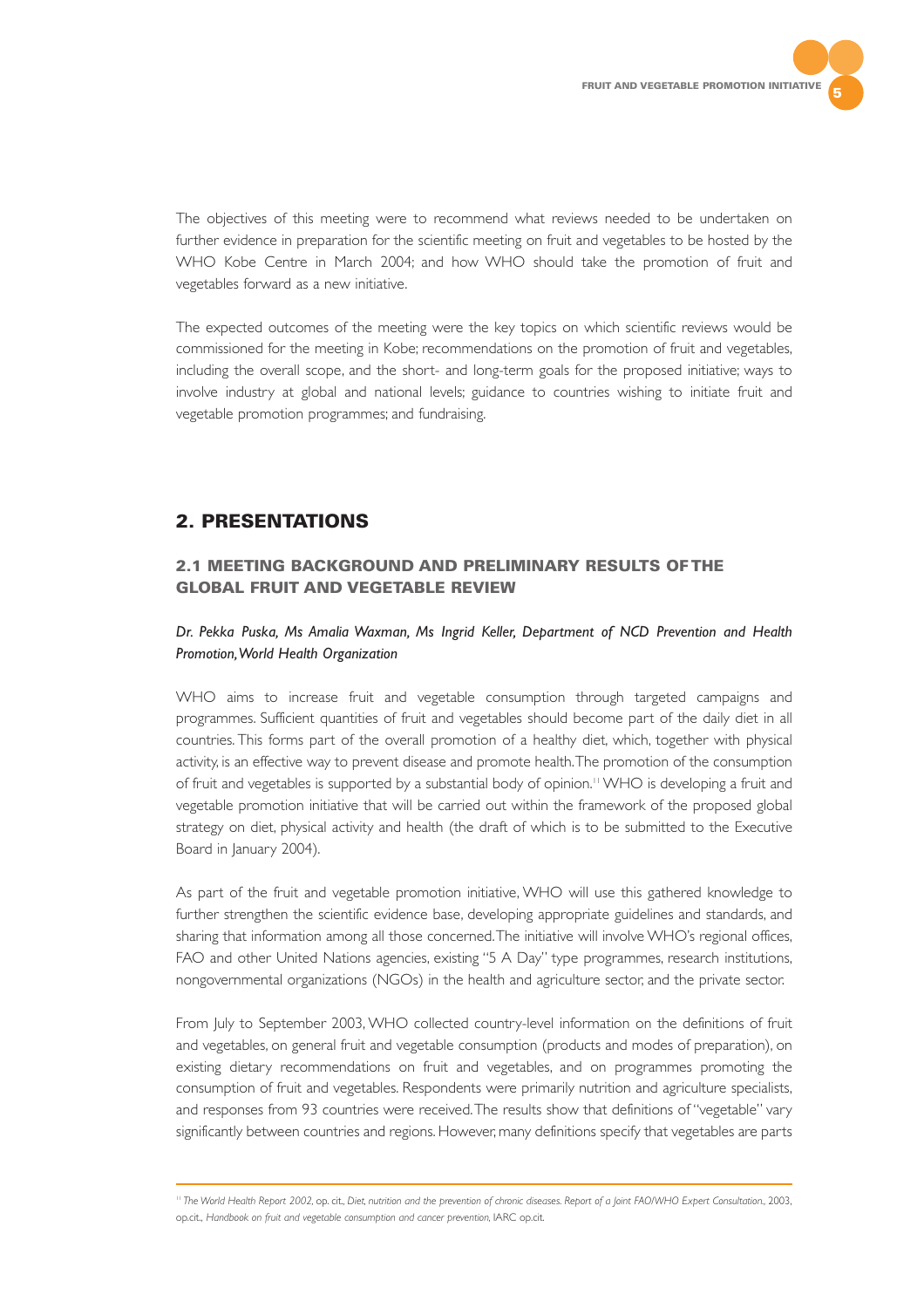

of a plant, are eaten cooked or raw with main meals, have different colours, are high in nutritional value and are good for health. Differences in definitions occur with respect to the inclusion or exclusion of starchy tubers, beans, lentils and corn. Definitions of fruit were found to be more consistent across countries and regions than the definitions of vegetables. Most definitions specify that fruits are the fleshy part around the seeds of a plant, have a sweet taste and are most often eaten raw as a dessert or snack. With respect to dietary recommendations, approximately 60 countries reported having specific dietary recommendations for fruit and vegetables described in portions and/or grams.These recommendations are mostly published by the Ministry of Health. Often a minimum of five portions or 400g of fruit and vegetables per person per day is recommended. However, the size of a portion varies considerably between countries.This review demonstrated the need for further clarification of the definition of a vegetable and of portion size.

# **2.2 WHO SURVEILLANCE ACTIVITIES TO MEASURE FRUIT AND VEGETABLE INTAKE**

#### *Dr Ruth Bonita, Director, Surveillance, NCD and Mental Health,World Health Organization*

Risk factor data on NCD can be difficult to find, as different levels and quality of data are available from ministries of health, national statistics agencies or are published in a wide variety of peerreviewed journals. The WHO Global NCD InfoBase displays in one place all available country-level prevalence data for NCD risk factors, including fruit and vegetable intake. As at 30 April 2003, the NCD InfoBase contained data from 166 Member States and from over 1400 sources. NCD InfoBase search and display functions will soon be available on the Internet for all users.<sup>12</sup> The most recent, nationally representative data in the NCD InfoBase form the basis for the Surveillance of Risk Factors Report | (SuRF 1).<sup>13</sup>

The WHO STEPS framework is the principal information-gathering tool in the global NCD riskfactor surveillance project. It distinguishes between different levels of risk-factor assessment (self-reported behaviours, physical measurements and blood samples). The framework is used to collect data on fruit and vegetable intake through four survey questions on the number of days per week and the number of servings per day that fruit and vegetables are eaten.This information is also fed into the NCD database.

# **2.3 FAO´S ENDEAVOUR TO MEET THE FUTURE NEEDS FOR HORTICULTURE PRODUCTION**

# *Wilfried Baudoin, Senior Officer, Horticultural Crops Group, Food and Agricultural Organization of the United Nations*

The general recommendation for daily intake of fruit and vegetables is more than 400 grams per person per day or about 150 kg per person per yea.r<sup>14</sup> Information from the FAO statistical

<sup>&</sup>lt;sup>12</sup> The NCD InfoBase will be published under: www.who.int/ncd\_surveillance

<sup>&</sup>lt;sup>13</sup> Available at: http://www.who.int/ncd\_surveillance/resources/surf\_report/en/

<sup>14</sup> *Diet, nutrition and the prevention of chronic diseases. Report of a Joint FAO/WHO Expert Consultation.* 2003, op.cit.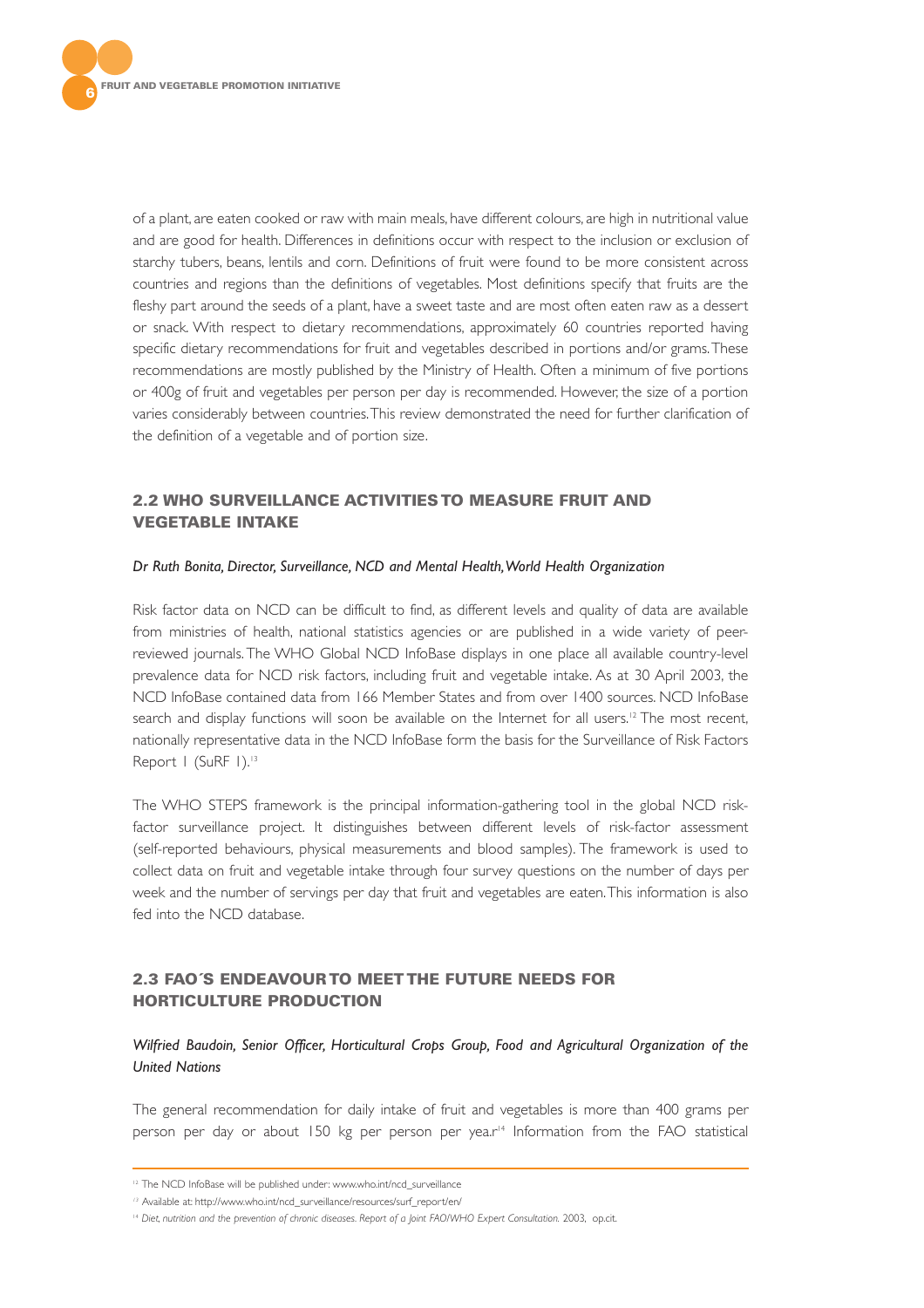

database suggests that the total supply of fruit and vegetables available is 173 kg per person per year, which divides into 111.6 kg of vegetables and 61.4 kg of fruit.<sup>15</sup> However, when a potential loss of 33% is taken into account, representing the loss from supply source to table, this availability is reduced to 115 kg per person per year or to 75% of the amounts required at global level.

FAO fully subscribes to the need for a fruit and vegetable initiative. Fruit and vegetables are an important part of diet as they contain vitamins, essential micronutrients, fibre, vegetable proteins and biofunctional components. The world's demand for fruit and vegetables will increase in line with population expansion as, with rising standards of living and the awareness of the health benefits of fruit and vegetables, dietary patterns will change, and the consumption of fruit and vegetables per capita will increase. Fruit and vegetable production, easily undertaken by unskilled people, can play an important part in poverty alleviation programmes and food security initiatives, providing employment opportunities and a source of income. Fruit and vegetable production is well adapted for small-scale production units and can provide relief for people at the individual household level as well as in health centres and refugee camps. Developing countries may find new opportunities for fruit and vegetables, opportunities for trade and earning foreign currency, which offer a comparative advantage in the context of globalization and as a result of the GATT.

FAO's involvement is reflected through field operations as well as normative activities.<sup>16</sup> Direct interventions are implemented through field projects to improve nutrition and household food security in Latin America and the Caribbean, Africa, the Middle East and Asia. Currently the emphasis is on urban and/or periurban horticulture and school gardens. Garden projects in schools and health centres are also promoted in collaboration with the World Food Programme.The Special Programme for Food Security (www.fao.org/spfs) was expanded after the World Food Summit in 1996 with the main objective of improving national and household food security in least developed countries.

To overcome the current constraints on horticulture production/development and increased consumption, national horticulture production plans are needed. A new website – "Good Morning Horticulture" – is creating visibility and awareness through the dissemination of information on horticulture, food, income and health. Its goal is to make the people "*grow and eat more vegetables and fruit".* The programme calls for multidisciplinary inputs and thus it is suggested that it be considered as a component of an interagency initiative.

## **2.4 FRUIT AND VEGETABLE CONSUMPTION AND CANCER PREVENTION**

#### *Dr Wael K Al-Delaimy, International Agency for Research on Cancer*

Of all dietary factors in cancer prevention, the most abundant evidence is for the protective effect of fruit and vegetable consumption.The European Prospective Investigation into Cancer and diet (EPIC) is a multinational study across 10 European countries investigating the relationship between diet, lifestyle and environmental factors and cancer incidence.

<sup>15</sup> FAOSTAT available at: http://apps.fao.org/

<sup>16</sup> FAO's normative tools include the Codex Alimentarius (www.codexalimentarius.net), the Horticulture Cultivars Performance Database (www.fao.org/hortivar) and the Integrated Production and Protection Management Card System (www.fao.org/hortivar/ippcardsystem) which is aimed at reducing the use of and the reliance on pesticides to control pests and diseases.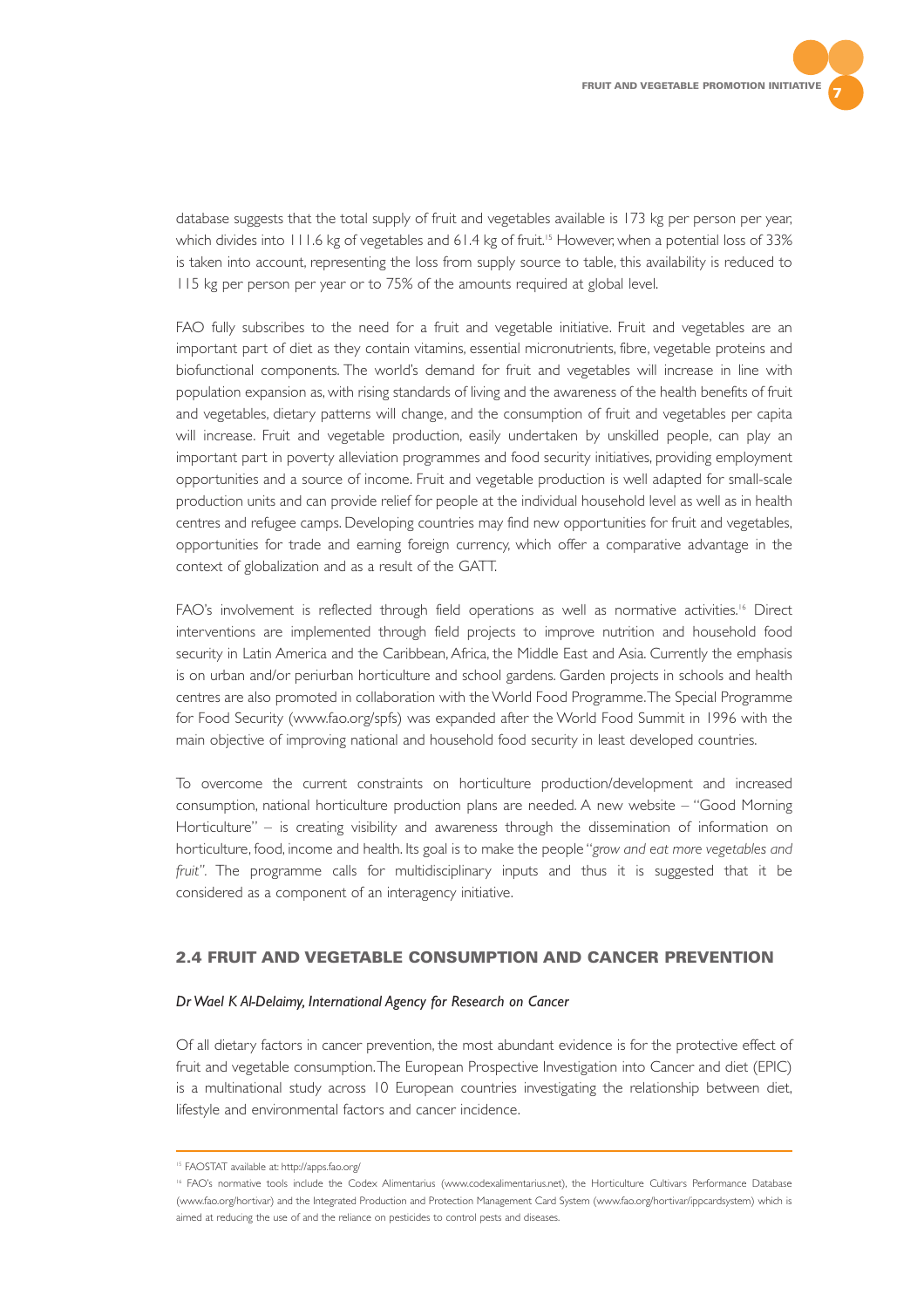

Preliminary, unpublished EPIC data shows that:

- Fruit has a protective effect against lung cancer, while vegetables do not.
- In women, fruit has a protective effect against colorectal cancer (not dose-response).
- In men, vegetables have a protective effect against colorectal cancer (dose-response).
- Fruit and vegetables do not have a protective effect against prostate cancer.

IARC's forthcoming fruit and vegetable handbook which reviews all studies on fruit and vegetables and cancer, estimates that cancer incidence could decrease by 5-12% with increased fruit and vegetable consumption.<sup>17</sup> A meta-analysis by Riboli and Norat concluded the following:

Fruit has:

- A protective effect against the risk of cancers of the lung and bladder (both case-control and cohort studies);
- A protective effect against the risk of cancers of the mouth and pharynx, larynx and oesophagus (case-control only, no cohort study data);
- A protective effect against the risk of cancers of the stomach and colorectum (case-control only, cohort study data not significant);
- No significant protective effect against the risk of breast cancer.

Vegetables have

- A protective effect against the risk of cancers of the oesophagus, breast, lung, stomach, and colorectum (case-control only, cohort study data not available or not significant);
- No significant protective effect against the risk of cancers of the mouth and pharynx, larynx or bladder (case-control data not significant, cohort data not available or not significant).

Thus, there is substantial potential for preventing cancer through diet, particularly through the consumption of fruit and vegetables. The benefits of increased fruit and vegetable consumption in populations also goes beyond specific cancer risks to other chronic diseases.

# **2.5 THE "5 A DAY PROGRAM" IN THE UNITED STATES OF AMERICA**

# *Dr Lorelei DiSogra, Director, 5 A Day For Better Health Program, National Cancer Institute, Dr Frances Taccone, Director of Development, Produce for Better Health Foundation*

The 5 A Day For Better Health Program began in California in 1988 and became a national programme in 1991. It is the largest public-private partnership for health and nutrition in the United States; the principal partners being the National Cancer Institute (NCI) and the Produce for Better Health Foundation (PBH). The National 5 A Day partnership also includes the United States Department of Agriculture, the Centres for Disease Control and Prevention, the American Cancer Society and a variety of non-profit, private sector, state/local partners. National programme

<sup>17</sup> *Handbook on fruit and vegetable consumption and cancer prevention,* IARC op.cit.

<sup>18</sup> Riboli and Norat: Publication anticipated end of 2003 in the *American Journal of Clinical Nutrition.*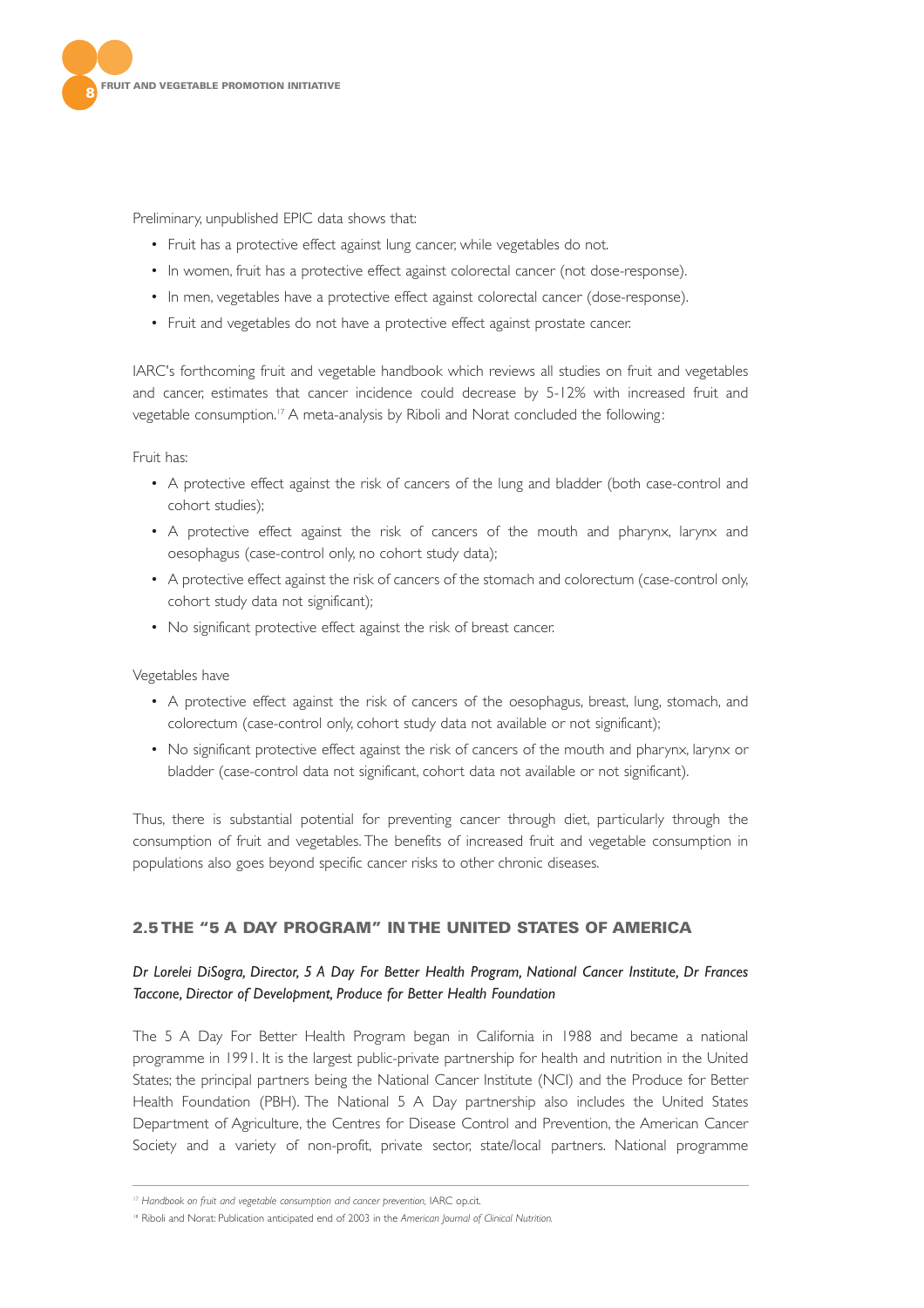

components include state/regional community interventions, communications, environmental and policy change, research, and industry collaboration. The Programme has grown and evolved tremendously over the past 12 years.

The NCI is the national health authority for the 5 A Day Program and the lead federal agency.The goal of NCI's 5 A Day Program is to increase all Americans' consumption of fruit and vegetables to 5 to 9 servings a day. Currently, NCI's key initiatives include:

- Increasing the availability of fruit and vegetables in schools;
- Men's 9 A Day campaign;
- African American Men's 9 A Day campaign.

Research efforts include intervention/behavioural research, surveys, focus groups, Web-TV tests.This research indicates that awareness of the recommendation to eat five or more servings of fruit and vegetables each day has increased from 22% in 1992 to 40% in 2002, and that consumption has increased by half a serving between 1992 and 1996. Current priorities include expansion of the school fruit and vegetable snack programme, expansion of salad bars in school lunch programmes, launch of a faith-based initiative, increased focus on environmental change, expansion of partnerships with African American organizations to reduce health disparities, strategic dissemination of evidence-based interventions, increasing awareness of the "eat 5 to 9 a day" message and the health benefits of eating a diet rich in fruit and vegetables, collaboration with federal agencies on policy changes that will impact fruit and vegetable intake, and collaboration across the National Institutes of Health.

The PBH is a non-profit consumer education foundation whose mission is to increase consumption of a variety of fruit and vegetables for better health. PBH chairs the National 5 A Day Partnership (www.5aday.com), which works to expand efforts to increase the consumption of fruit and vegetables for improved public health. Several factors have been critical to PBH's success:

- The strong 5 A Day identity which is simple, focused, professional, and colourful;
- An energized, unified and focused marketing plan;
- A strong case is made for the economic benefits of the programme;
- The development of an exciting and compelling "selling story" focused on new and existing funding sources;
- The targeting of children and families through schools, retailers and foodservice programmes.

PBH has incorporated the increasingly popular concept of phytochemicals into its brand identity "The Colour Way" which promotes fruit and vegetables in colour groups with common benefits. This message is clear, creative and compelling.

# **2.6 THE EUROPEAN 5 A DAY-TYPE PROGRAMMES**

### *Morten Strunge Meyer, Danish Cancer Society*

European 5 A Day-type programmes differ in their slogans (e.g. 3 A Day, Half a Kilo A Day and others), resources, organizational structure and maturity. Lessons learnt from existing European programmes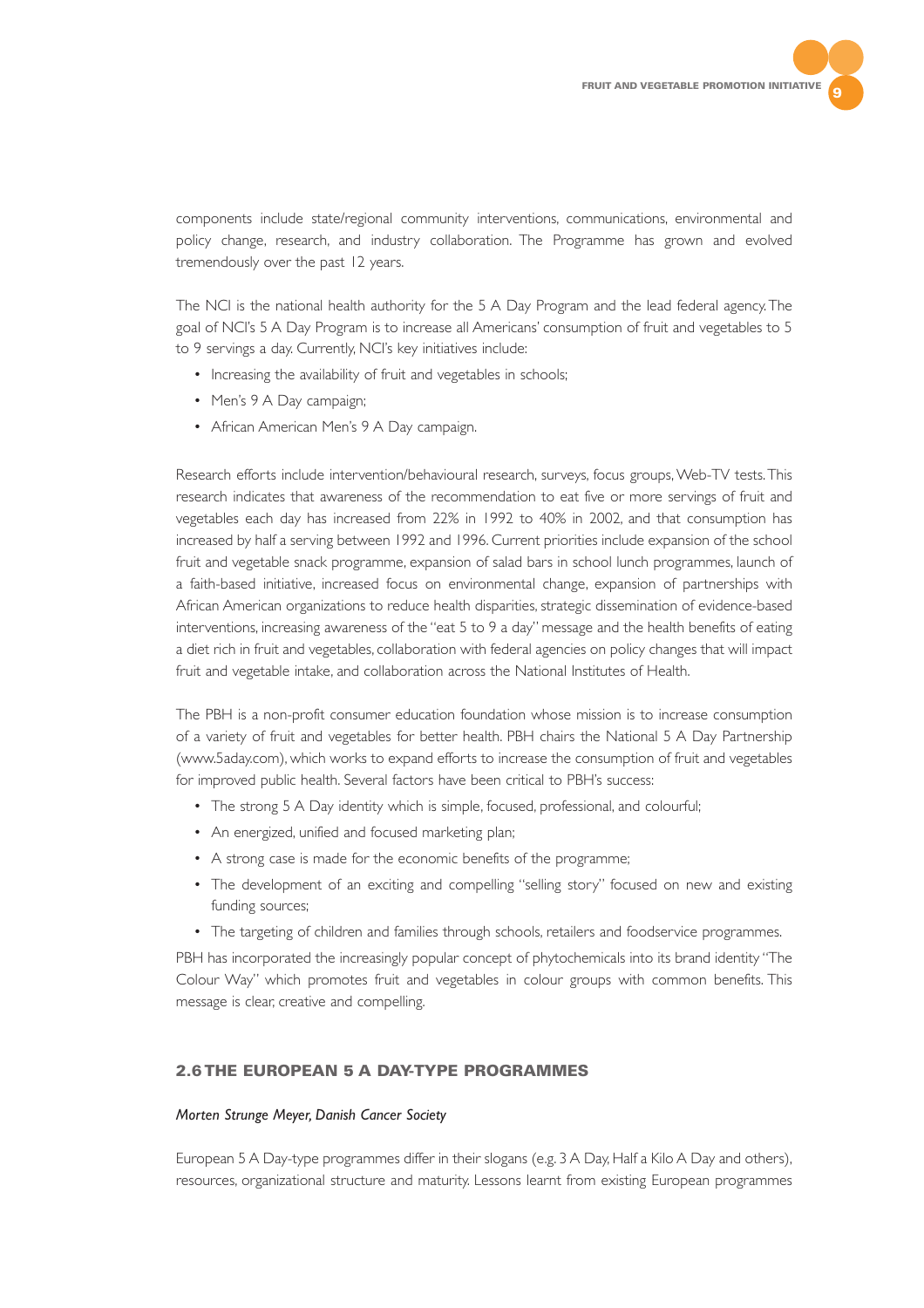

to increase fruit and vegetable consumption suggest that the sustainability of programmes is dependent upon partnership (between industry, government and NGOs) and leadership. Partnerships are crucial to ensure adequate resources, to add credibility to the programme, and to communicate with and influence stakeholders from different sectors. A variety of knowledge and skills are required to develop and implement a 5 A Day-type campaign, including medical/nutrition/public health, behaviour change, communications, lobbying, coalition-building, fundraising, etc. Consensus on scientific issues (e.g. the recommended daily intake) should be established before a campaign is launched to avoid confusing the messages to the public. In changing behaviour, environmental changes are much more effective than changing individual knowledge and attitudes.There is currently a lack of evaluation of 5 A Day-type programmes due to the difficulty of measuring fruit and vegetable intake, potential confounders, limited interventions and the relative newness of programmes. Evaluations should include measurements of awareness (does not prove change in behaviour), impact on intake and cost effectiveness. Three effective interventions of the Danish 6 A Day Programme have been workplace fruit (free fruit to employees), school fruit snack (parent paid) and catering initiatives at worksite restaurants. Areas for improvement include evaluation, more focus on increasing the availability of fruit and vegetables, partnership-building skills, networking, transfer of ownership, and fundraising.

# **2.7 SETTING UP A FRUIT AND VEGETABLE PROMOTION INITIATIVE IN A DEVELOPING COUNTRY**

# *Dr Carlos A Monteiro, Centre for Epidemiological Studies in Health and Nutrition, School of Public Health, University of Sao Paulo*

Establishing a fruit and vegetable promotion initiative in a developing country requires the consideration of feasibility, potential partners and settings, and enabling and constraining factors. Enabling factors in developing countries can include the high value placed on fruit, and to a lesser degree vegetables, as healthy food; a climate conducive to year-long production; and potential benefits for small-scale farmers. Constraining factors can include the high cost of fruit and vegetables, the need for an abundant water supply, over-use of pesticides, inefficient distribution and commercialization systems which lead to waste, misleading advertising and health claims on processed foods, and misconceptions about malnutrition (e.g. obesity being perceived as a disease of affluence). Partners for a fruit and vegetable initiative should include both public and private sectors, and NGOs. Fruit and vegetable initiatives in developing countries should be integrated into national intersectoral food and nutrition policies, and should be consistent with the predominant stage of the nutrition transition in each country.The nutrition transition refers to the movement from a "famine" stage (scarce, monotonous, low energy-dense, cereal-based diets) through a "receding famine" stage (less scarce, less monotonous, but still low energy-dense, minimally processed, cereal-based diets) to a "westernized, mass consumption" stage (low fibre, high energy-dense, fatty, salty, sugary diets with increasing animal products). Most low-income countries are situated between the "famine" and "receding famine" stages where undernutrition disorders prevail, while most low-middle and high-middle income countries are quickly moving into the "westernized, mass consumption" stage. For these countries, initiatives should emphasize replacing unhealthy foods with fruit and vegetables, rather than simply adding fruit and vegetables to the existing diet.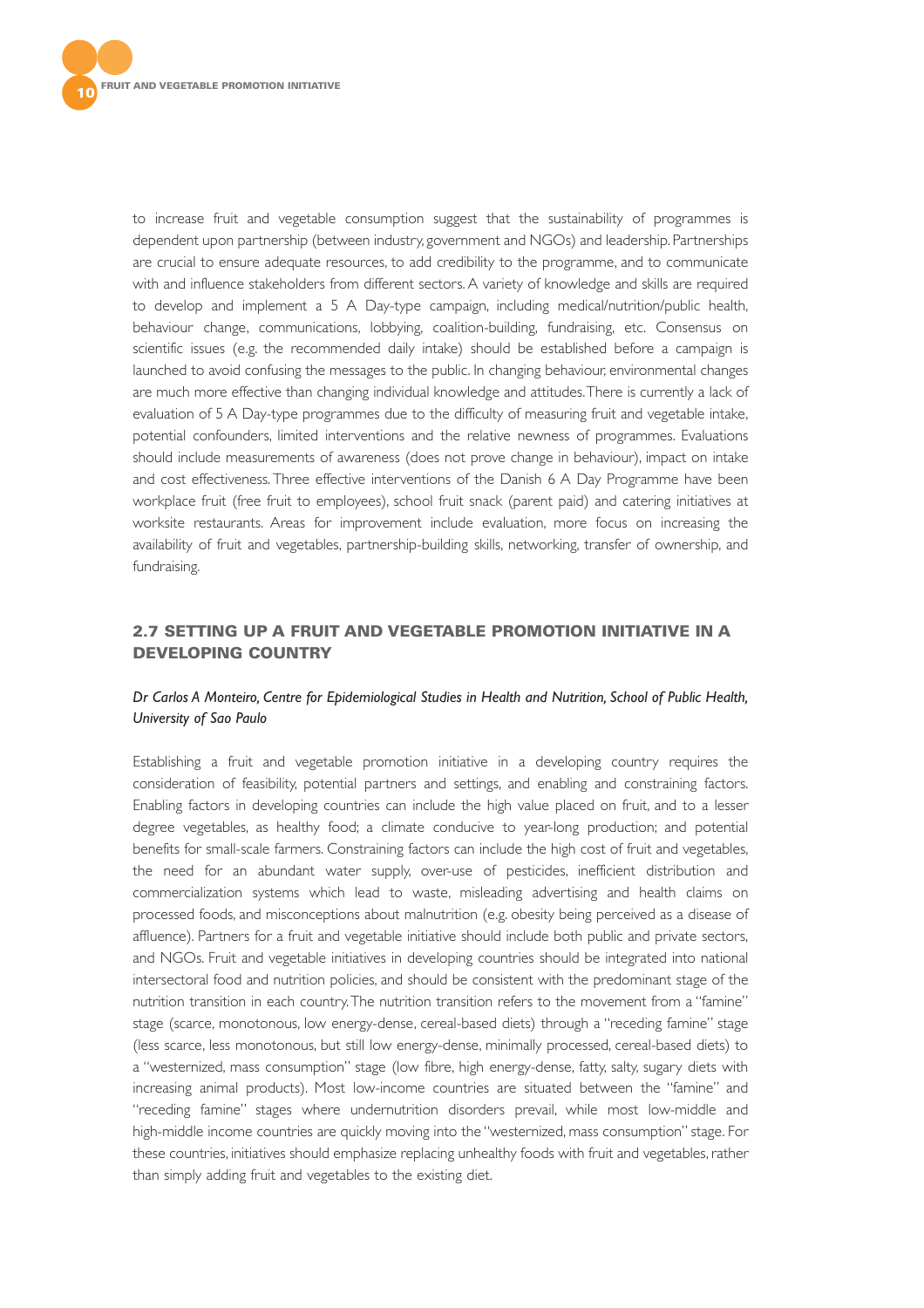

# **2.8 HEALTH PROMOTION THROUGH THE PROMOTION OF FRUIT AND VEGETABLES IN THE REPUBLIC OF KOREA**

#### *Dr Cho-il Kim, Korea Health Industry Development Institute*

In the last 20 years, per capita income has increased in the Republic of Korea, fruit consumption has increased 10-fold, rice consumption has halved and vegetable consumption has remained stable. In the last decade, meat and poultry consumption have risen while fish consumption has fallen. Fat consumption today is 250% higher than in 1969, accounting for 20% of daily energy intake in the general population. Fat accounts for more than 30% of daily energy intake in younger age groups, but less than 10% in older age groups. Fruit accounts for approximately 5% of daily energy intake, and vegetables account for approximately 4%. In parallel with this transition in nutrition, the Republic of Korea is experiencing a rise in diet-related NCD risk factors such as hypertension and overweight: approximately 27% of Korean adults, and 14% of children, were overweight in 2001. While fewer people are engaging in vigorous physical activity, nearly half of the population engages in light physical activity as part of daily life.

The Korean Health Plan 2010 includes several activities in the area of nutrition, including the revision of dietary guidelines and the enforcement of mandatory nutrition labelling.Two important goals for 2010 are to increase the proportion of the population with adequate intakes of calcium, iron, vitamin A and vitamin B2 to 50%, and to increase the proportion of the population with a healthy weight to 75%.

The Korean dietary guidelines are depicted in a food pagoda; at the second level are fruit and vegetables. Potatoes are at the first level in the cereal group; beans and seaweed are also not considered to be vegetables.The 2002 Dietary Guidelines for the Republic of Korea specify eating "a variety of grains, vegetables and fruit, fish and meat, poultry and dairy products".They also encourage the traditional, rice-based diet in which rice is often accompanied by various vegetables and small portions of meat or fish. Hence, it is hoped that by promoting the traditionally higher rice consumption, vegetable consumption will increase as well. Fruit is most commonly eaten as a dessert.

# **3. FRAMEWORK FOR A FRUIT AND VEGETABLE PROMOTION INITIATIVE**

## **3.1 GOAL AND OBJECTIVES**

The overall goal of the fruit and vegetable promotion initiative is to strengthen, promote and protect health in the context of an overall healthy diet by guiding the development of sustainable actions at community, national and global levels that, when taken together, will lead to reduced risk of NCD through increased fruit and vegetable consumption. For the purposes of this framework, the term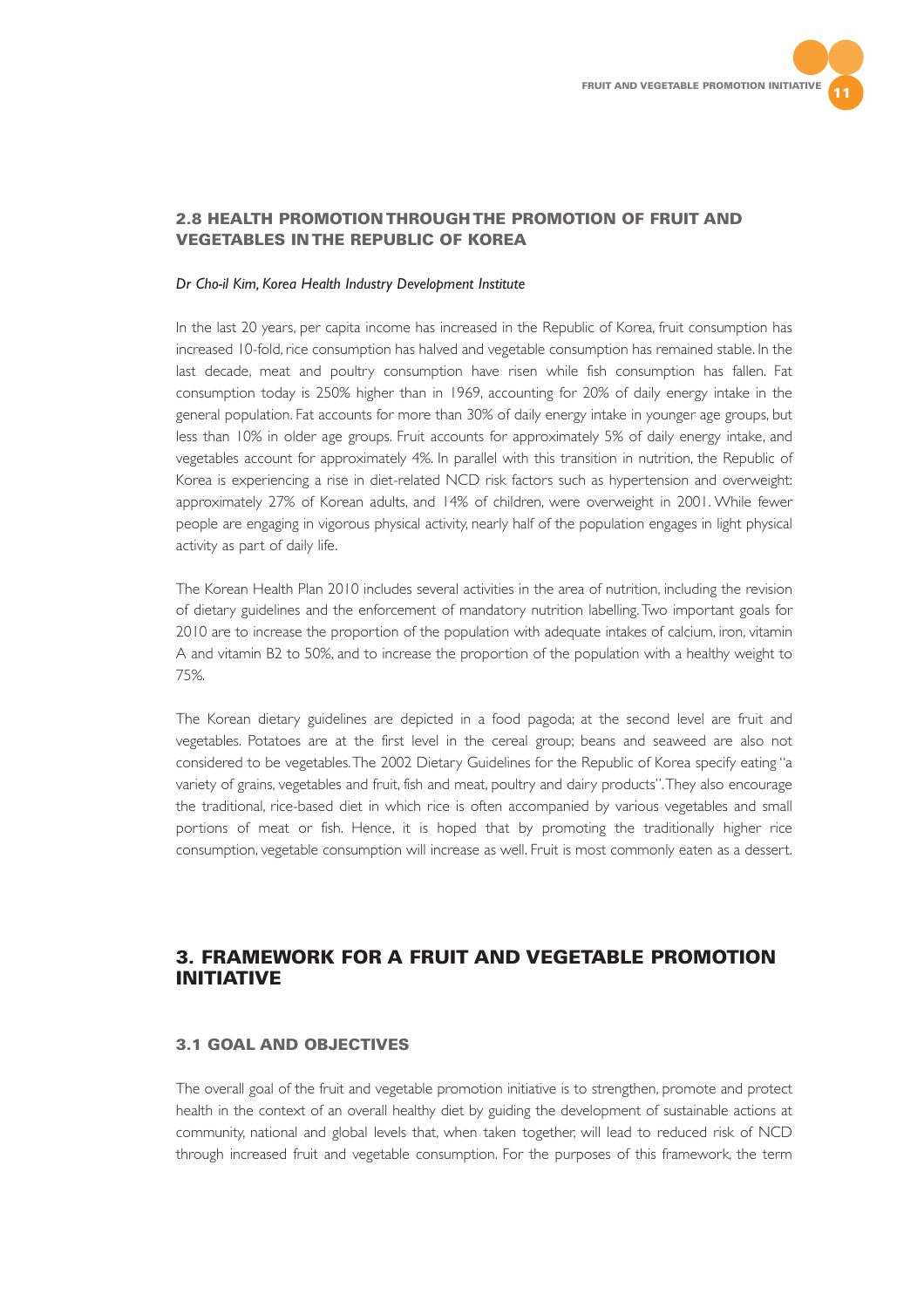

NCD refers to those chronic, noncommunicable diseases for which adequate fruit and vegetable consumption can play a role in prevention, such as heart disease, cancer, diabetes and obesity.<sup>19</sup>

The fruit and vegetable promotion initiative has four specific objectives:

- To increase the overall awareness and understanding of the role of fruit and vegetables in preventing NCD;
- To increase fruit and vegetable consumption through essential public health and agricultural action, particularly emphasizing environmental and policy change;
- To encourage and support the development and implementation of national fruit and vegetable promotion programmes which are sustainable, comprehensive, and which actively engage all sectors, including civil society and the private sector;
- To support research in a broad spectrum of areas relevant to the promotion of fruit and vegetable production and consumption and develop the human resources required to design and implement fruit and vegetable promotion programmes.

# **3.2 GUIDING PRINCIPLES**

- Every person has the right to safe and nutritious food.<sup>20</sup> To this end, every person should be informed of the health benefits of fruit and vegetable consumption, and effective legislative, executive, administrative and/or other measures should be considered at the appropriate government level to ensure the availability and accessibility of adequate amounts of a variety of fruit and vegetables.
- Effective partnerships are necessary to develop and support, at national, regional and international levels, comprehensive multisectoral measures and coordinated responses. Partners should include, but not be limited to, researchers and policy-makers across the continuum of fruit and vegetable production, distribution, storage, marketing and consumption.
- There is a need to employ both environmental and policy-change strategies to address the supply of fruit and vegetables as well as the demand.
- Fruit and vegetable promotion programmes should be based upon the best available scientific evidence, and the fruit and vegetable research agenda should be promoted in order to consolidate the evidence base.
- The predominant stage of the nutrition transition should be considered in the development of national fruit and vegetable promotion programmes.
- Fruit and vegetable promotion programmes should be incorporated into current nutrition policies and frameworks.
- Priority should be given to activities that have a positive impact on the poorest populations and communities as NCD are emerging at an accelerated rate in poorer countries and in the poorer population groups in richer countries.

<sup>19</sup> *Diet, nutrition and the prevention of chronic diseases. Report of a Joint FAO/WHO Expert Consultation. 2003,* op.cit.

*<sup>20</sup> As stated in the Rome Declaration on World Food Security,*World Food Summit, November 1996, Rome, Italy, http://www.fao.org/wfs/index\_en.htm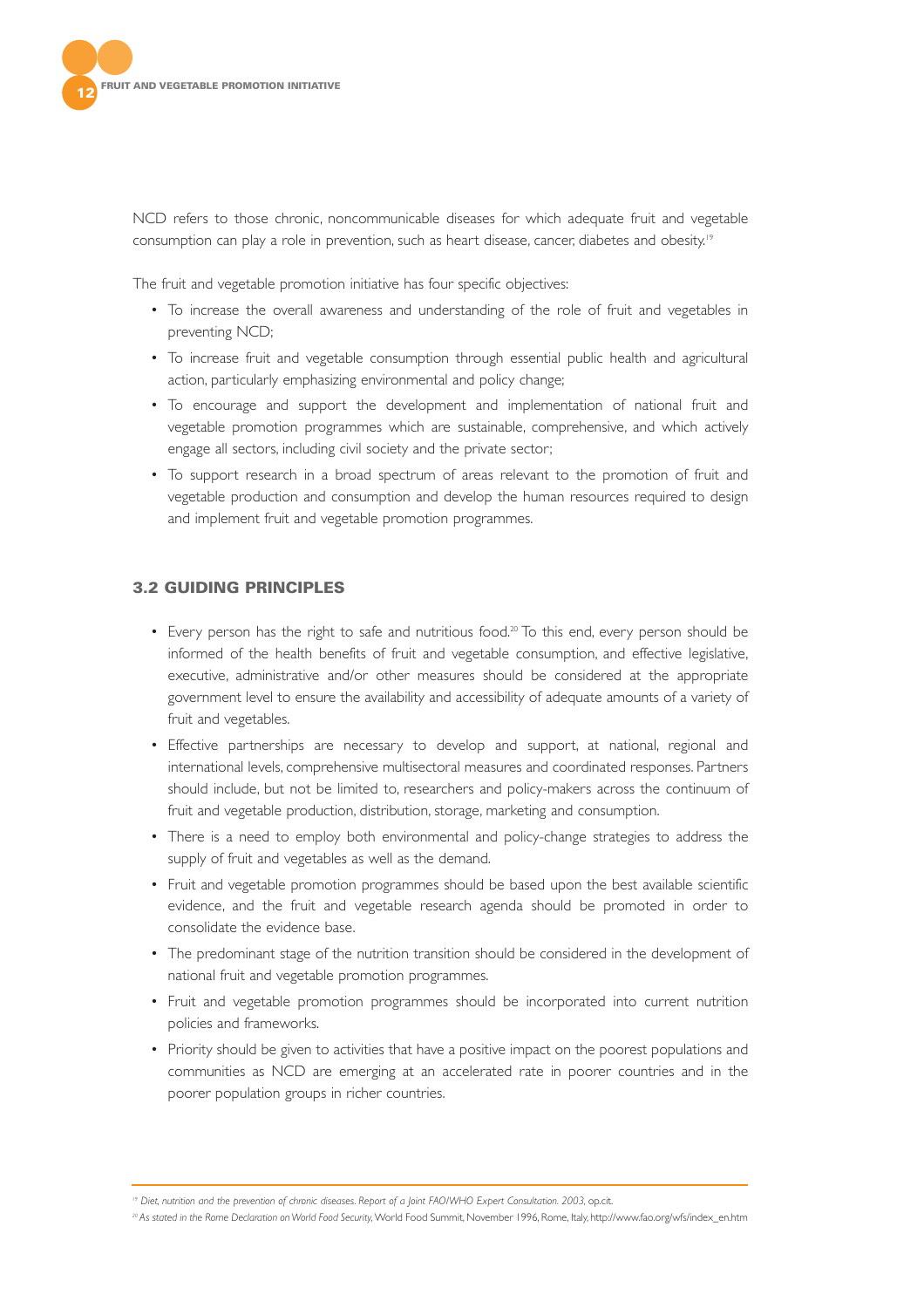

- Measures should be taken to promote the participation of low-income and/or indigenous communities in the development, implementation and evaluation of fruit and vegetable promotion programmes that are socially and culturally appropriate to their needs and perspectives.
- To ensure both accountability and the ability to share best practices, surveillance, monitoring and evaluation are essential components of fruit and vegetable programmes.

# **3.3 DEFINITIONS OF "FRUIT" AND "VEGETABLE"**

The definitions of "fruit" and "vegetable" vary from country to country.While fruit definitions are more homogeneous, vegetable definitions vary considerably and raise particular issues in terms of the inclusion/exclusion of starchy roots and tubers and legumes. Although standardized methodologies, including definitions, are required for cross-country comparisons of fruit and vegetable intake, further discussions are required to determine how best to achieve this comparability.

# **4. OUTPUT OF THE MEETING**

# **4.1 WORKING GROUP 1: THE FRUIT AND VEGETABLE PROMOTION INITIATIVE**

Working Group 1 prepared the following range of considerations to take forward the work on fruit and vegetable promotion, looking at useful strategies and activities at national and international levels.<sup>21</sup> Detailed guidance was given on the most important aspects of planning and implementation with consideration of potential partners outlined.

The Working Group considered that fruit and vegetable promotion initiatives at both national and international levels should be based upon two complementary and interrelated strategies:

- Policies, programmes and campaigns to promote increased supply of, access to and consumption of fruit and vegetables. Examples include school or workplace fruit and vegetable programmes, social marketing campaigns, community horticulture projects, and mobilization of health and horticulture professionals through education and training.
- A prioritized research agenda and information dissemination plan to increase knowledge related to fruit and vegetable consumption, including its relationship to health and disease, supply and demand factors influencing consumption, and best practices for promotion programmes.

#### Coordination of international level activities

The Working Group suggested that the fruit and vegetable promotion initiative should be collaborative, with responsibility formally shared between WHO and FAO. The following structures should be put in place to coordinate international activities:

<sup>&</sup>lt;sup>21</sup> The membership of Working Group 1 is indicated in the list of participants in Annex 1.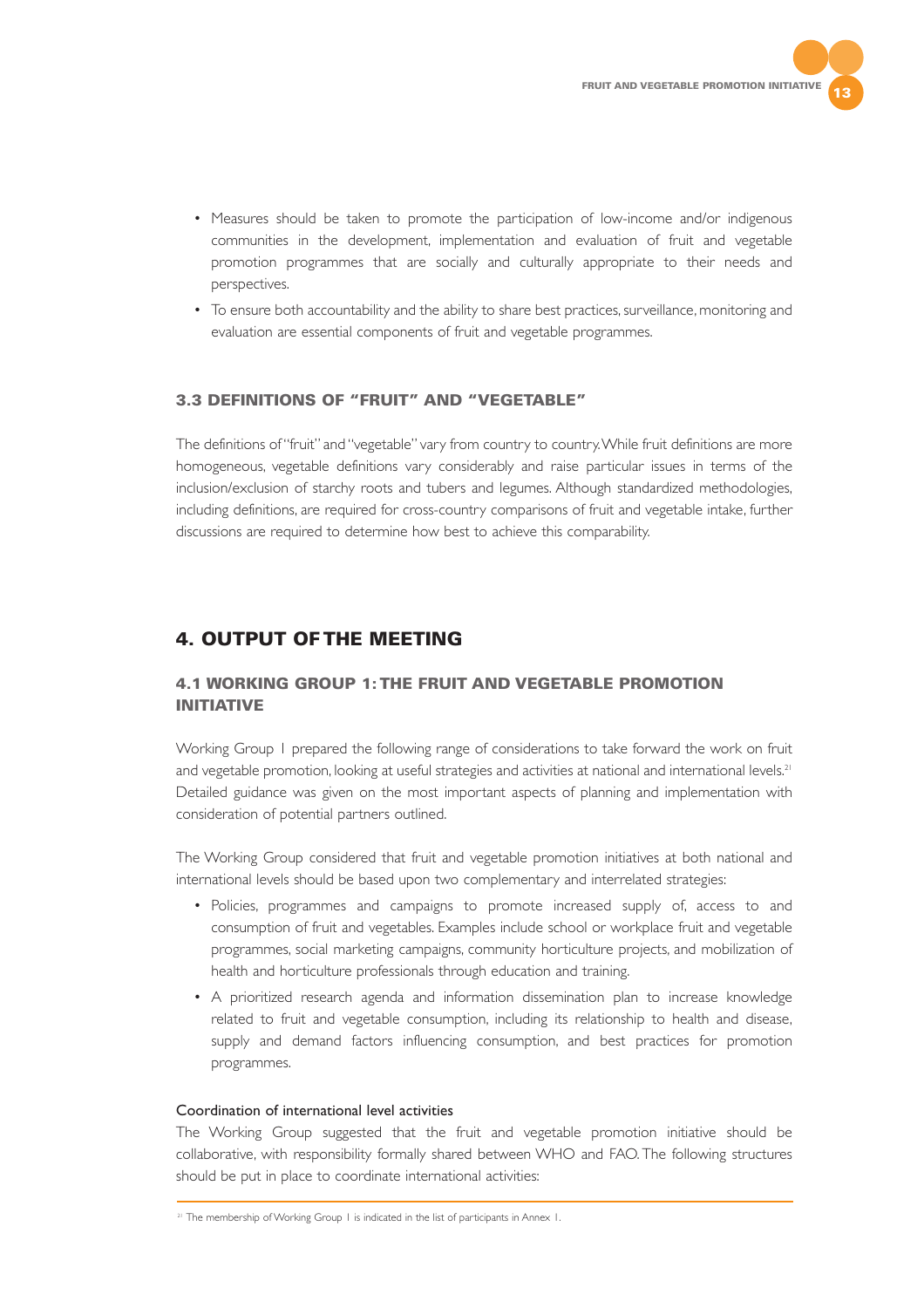

- *A project committee.* Proposed members include WHO, FAO, and representatives from existing fruit and vegetable promotion programmes.
- *A steering committee.* Proposed members in addition to WHO and FAO may include:
	- IARC, World Cancer Research Fund, World Heart Foundation, International Obesity Task Force and the National Cancer Institute (USA);
	- Representatives from existing fruit and vegetable promotion programmes; and
	- Representatives from countries interested in initiating a fruit and vegetable promotion programme.

The role of the steering committee should be to advise the project committee. The terms of reference for the steering committee should be developed by the project committee.

Working groups should advise the project committee on the following topics:

- The evidence base, including definitions:
- Best practices, including a summer school and an exchange programme whereby countries interested in initiating a programme can learn from the experiences of existing programmes;
- Supply: production, distribution and access at all levels;
- Demand: campaigns, advocacy and social marketing, and increasing consumption; and
- Fund-raising (in line with WHO/FAO guidelines).

# The roles of WHO and FAO

#### WHO could:

- 1. Foster the fruit and vegetable promotion initiative as part of the implementation of the proposed global strategy on diet, physical activity and health; and
- 2. Strengthen existing surveillance systems to monitor and evaluate NCD risk factors, including fruit and vegetable intake.

# FAO could:

- 3. Promote fruit and vegetable consumption as a component in programmes for poverty alleviation, food-security initiatives and the promotion of small-scale production; and
- 4. Maintain and develop databases and information management systems on fruit and vegetable production, consumption, distribution and trade.

#### Both agencies will collaborate to:

- 5. Bridge scientific and knowledge gaps related to fruit and vegetable production, distribution, consumption and to their role in the prevention of NCD.
- 6. Facilitate United Nations interagency collaboration for planning and implementing the initiative.
- 7. Assist Member States in incorporating the promotion of fruit and vegetables into their existing policies, strategies and programmes (health, agriculture, education, nutrition, etc.) for the promotion of health and, more specifically, for the prevention of NCD.
- 8. Encourage the active involvement of both the private and civil society sectors in planning and implementing the initiative.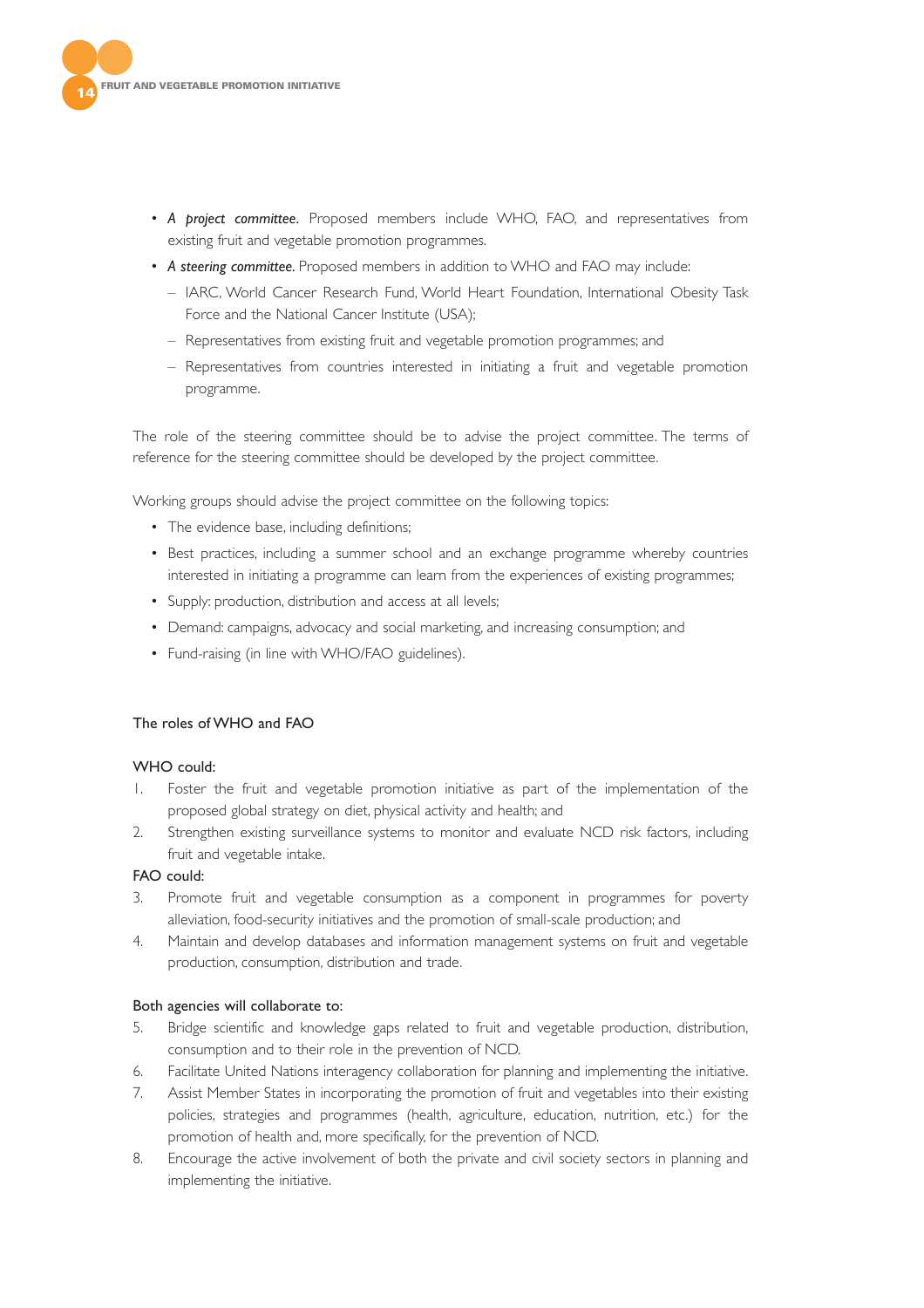- 9. In collaboration with existing fruit and vegetable promotion programmes, develop a toolkit on the steps and processes necessary to design, implement, monitor and evaluate fruit and vegetable promotion programmes.The toolkit should be flexible and allow for local adaptation where appropriate.
- 10. Provide technical assistance and disseminate information to address the need for capacitybuilding at all levels (global, regional, national). Capacity-building should help to implement the steps and processes described in the toolkit, including public policy change, advocacy, effective campaigns, public-private partnerships, social marketing, environmental and social change, training, monitoring and evaluation and increasing the availability of and access to fruit and vegetables (production and trade).
- 11. Promote the fruit and vegetable promotion initiative through communications activities such as campaigns with specific themes (e.g. workplace fruit month, school vegetable gardens, special theme campaigns, or annual fruit and vegetable promotion day).

#### Activities at national level: fruit and vegetable promotion programmes

National fruit and vegetable promotion programmes should be incorporated into existing national food and nutrition policies and should be based on and promote national food-based dietary guidelines (in countries where these already exist). Programmes must consider both the supply and demand side together from the outset, and take into account the context of national food security and the need to reduce health disparities/ inequalities.

#### *Preparatory stage*

#### Key activities should include:

- Conducting a rapid needs assessment, including the collection of baseline data related to fruit and vegetable consumption (production, supply and accessibility) and health status;
- Building coalitions and partnerships;
	- Identifying key stakeholders and operating organizations, including civil society organizations from the health and agricultural sectors;
	- Identifying key leadership and supportive "champions", including public health authorities, health professional associations, and health and consumer NGOs;
	- Building shared ownership (e.g. establishing a multisectoral project steering committee, ensuring that the programme is relevant for all partners and utilizing differences);
- Building a national consensus on the scientific evidence base and culturally appropriate key messages (e.g. the recommended daily intake, definitions of fruit and vegetables, portion sizes);
- Advocacy
	- Obtaining political support for the programme at both national and local levels e.g. through a Memorandum of Understanding;
	- Utilizing governmental reports on priority health issues e.g. childhood obesity, to make the case and gain support;
	- Creating a critical mass of supporters among stakeholders from the governmental and private sectors;
	- Involving the target community in the preparatory process from an early stage (e.g. through community leaders, local organizations,"town hall" meetings);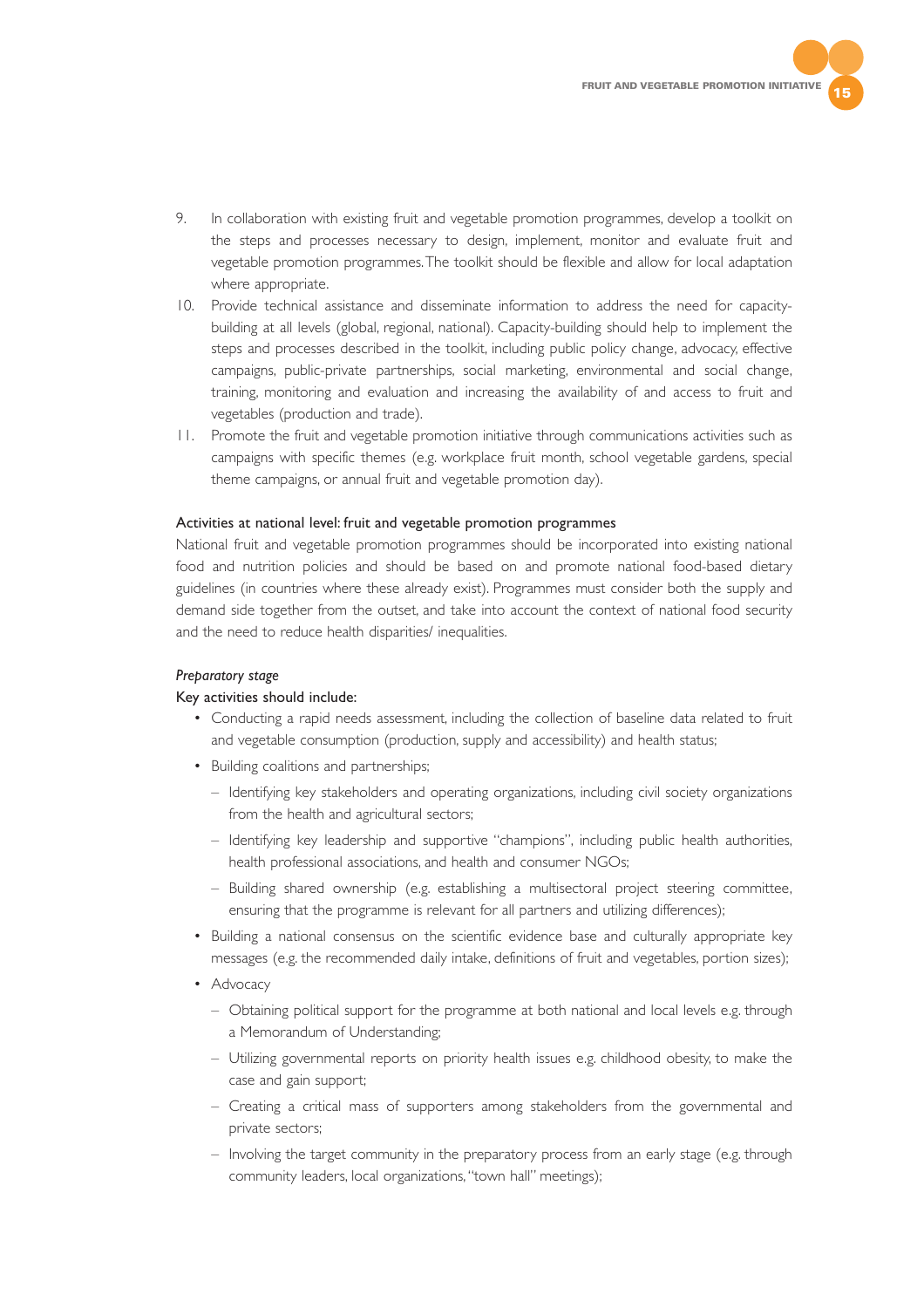

- Evaluating the successes and challenges of existing programmes to identify relevant regional and local examples;
- Conducting professional education activities to raise awareness and build support (e.g. articles in newsletters of organizations of health or education professionals), including work with Ministry of Education to include the issue of fruit and vegetables to promote health into learning curricula at all levels;
- Developing and initiating a fundraising strategy.

# *Planning stage:"Translating science into action"*

## Key activities should include:

- Working with key stakeholders to design effective interventions:
	- Defining a geographic area for intervention, potentially including pilot site(s);
	- Translating the agreed scientific message into messages for the programme partners and target groups;
	- Identifying realistic target group(s) and targets, utilizing the existing infrastructure (e.g. information networks and distribution channels) ;
	- Identifying the implementing organizations, including a core/lead organization;
	- Establishing a multisectoral steering committee that includes community participation;
	- Considering "institutional readiness" (commitment and capacity) in the selection of the intervention;
	- Modelling interventions on successful, effective programmes/projects;
	- Designing a monitoring and evaluation component, including indicators for process and impact evaluation;
	- Developing a programme name and logo;
- Conducting fundraising activities, including promoting the re-allocation of existing resources to support the programme to acquire resources necessary for intervention: staff, supplies, etc;
- Consolidating and publishing successes and coalition work to build support (e.g. through newsletters, websites);
- Continuing to build consensus for necessary and culturally sensitive action, e.g. through continued support from research institutions, local and national government and the analysis of cultural barriers and opportunities;
- Aiming for some quick successes to keep motivation high, but ensuring delivery of any promises that were made.

#### *Implementation stage*

# Implementation activities will vary considerably depending on the nature of the programme, however key activities should include:

- Initiating national, regional and/or local levels of intervention;
- Focusing on sustainable environmental changes that can lead to long-term improved access to fruit and vegetables e.g. at school, at the workplace or in hospitals;
- Raising awareness of the programme e.g. initiating promotional campaign, promoting media coverage, holding a public launch and continuing to build awareness and support among partners and stakeholders, publishing progress reports in newsletters, updating websites,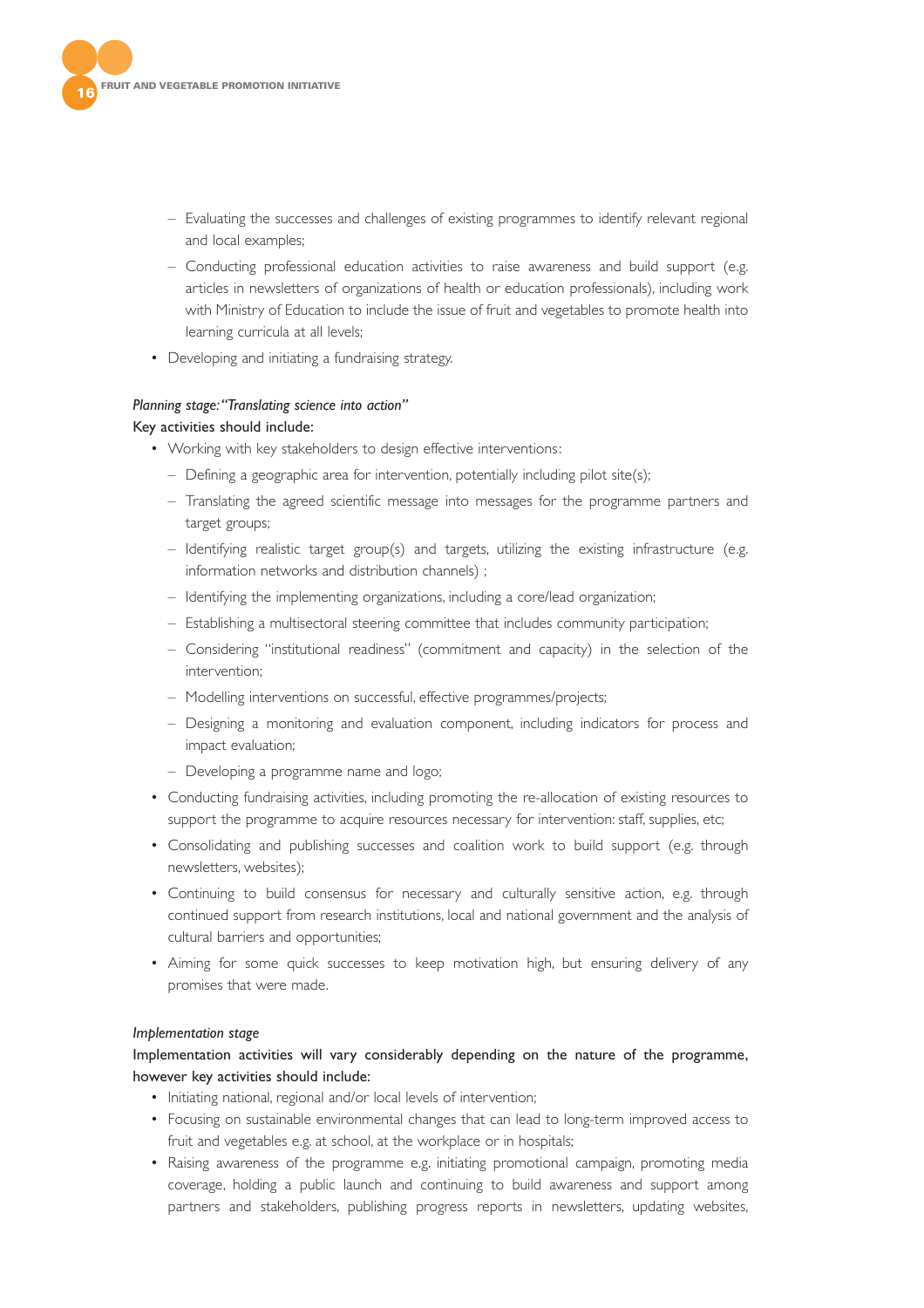

promoting continued media coverage (raised awareness does not necessarily result in increased fruit and vegetable intake – issues such as availability and access need to be taken into account as well);

- Training key personnel (e.g. teachers, canteen workers, general practitioners, public health nurses) to support programme activities;
- Developing, producing and distributing public and professional educational materials (e.g. posters, fact-sheets, websites, cookbooks);
- Undertaking project-management activities including staffing, budgeting, monitoring and reporting;
- Conducting process and impact monitoring and evaluation, including troubleshooting (anticipating and addressing conflicts of interest/challenges).

#### *Building sustainability*

Activities to ensure the sustainability of the programme should be ongoing through programme development and implementation. Key activities should include:

- Using the results of evaluation to adjust and expand the programme, publishing good results and giving credit to all involved to keep partners motivated;
- Institutionalizing programmes and transfering ownership to the implementers i.e. letting the programme become an "everyday task" for caterers, health and/or consumer NGOs etc. This should include capacity-building, technical support and advocacy to ensure institutional commitment at all levels;
- Maintaining community participation (e.g. enlisting community members/organizations in all aspects of programme planning and implementation, building programme elements into existing community resources);
- Encouraging the incorporation of programme elements into relevant intersectoral policies (particularly health and agriculture) by promoting programme successes to policy-makers at both local and national levels;
- Continuing with fund-raising and developing a long-term strategy to ensure sufficient resources are available to sustain the programme;
- Updating the scientific base and consensus.

#### **Partnerships**

Partnerships are crucial to the success of fruit and vegetable promotion programmes at all levels: subnational, national, regional and international. Partnerships should include the public sector (including research institutions), the private sector and civil society, as each play a unique and critical role in such programmes. Although the health and agriculture sectors are paramount in the partnership, any such initiatives should also try to involve other sectors and disciplines. In designing national programmes, each Member State should consider which partnerships are most appropriate and feasible within its national context.

A list of potential partners is outlined below.

#### *Health sector*

- Government/Ministry national and subnational;
- Health NGOs (e.g. cancer, heart and stroke, diabetes, and obesity associations);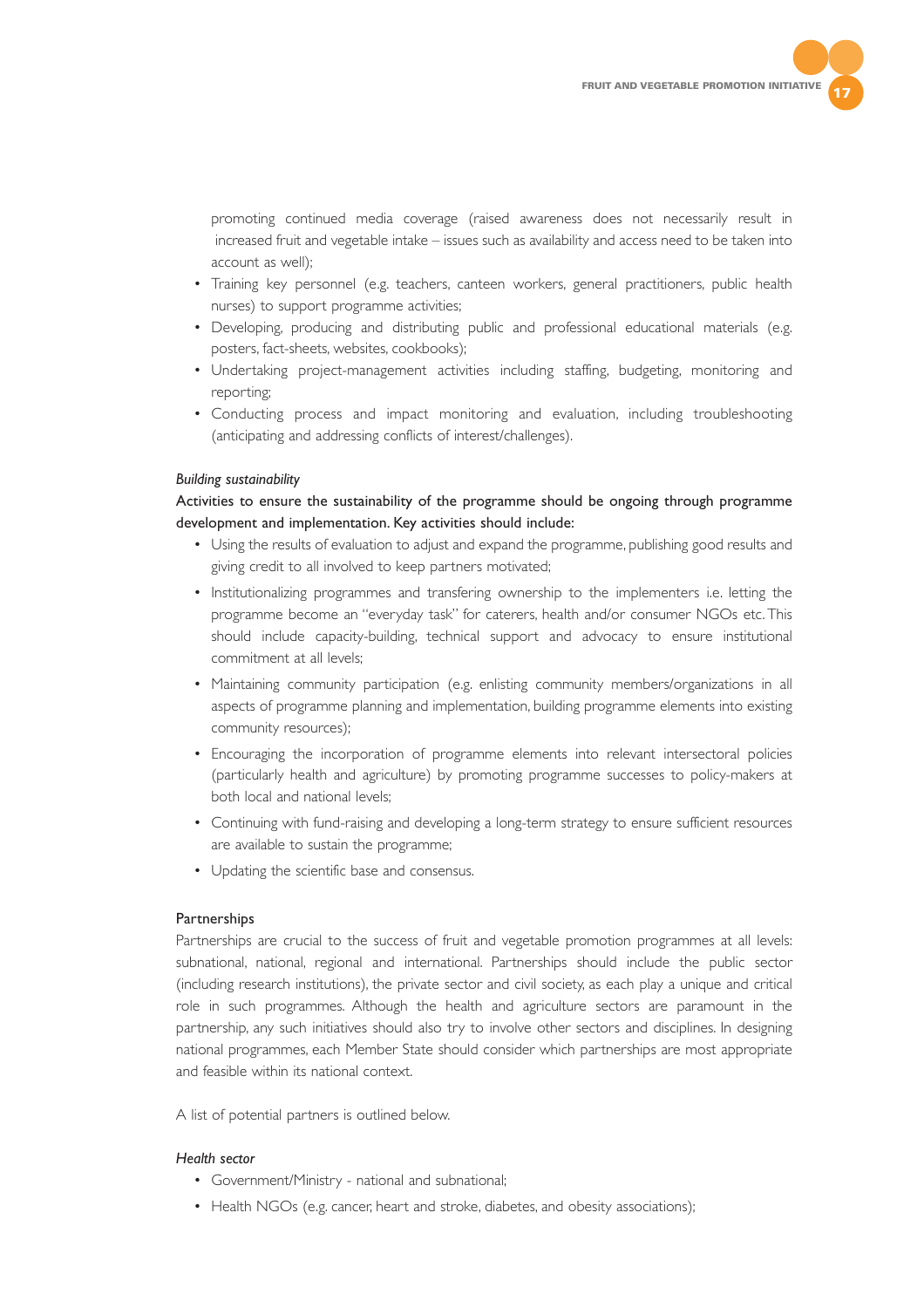

- Health care providers (e.g. hospitals, primary health care centres, private health care clinics);
- Health research institutes:
- Professional societies and associations (e.g. society of nutritionists and dieticians, association of family physicians, public health association);
- Health insurance companies.

#### *Agriculture sector*

- Government/Ministry national and subnational;
- Fruit and vegetable producers (commercial and small-scale), traders/importers, wholesalers, retailers, and processors;
- Farmer and related associations (e.g. farmers' wives association, country women's associations);
- Agricultural trade associations;
- Agriculture NGOs (e.g. NGOs promoting sustainable agriculture and/or small-scale gardening);
- Food cooperatives.

#### *Education sector*

- Government/Ministry national and subnational;
- Schools public and private, including pre-schools and kindergarden;
- School authorities (e.g. school boards);
- NGOs in the areas of education and/or consumer and health education;
- Professional associations (e.g. teacher's associations);
- Parent-teacher associations;
- Higher education institutions.

#### *Food service sector*

- Restaurants;
- Catering/cafeteria/canteen services;
- Vending machine suppliers.

#### *Communications sector*

- Government/Ministry;
- TV, radio, print media, Internet;
- Social marketing organizations.

#### *Other sectors*

- Environment;
- Commerce and trade;
- Consumer protection.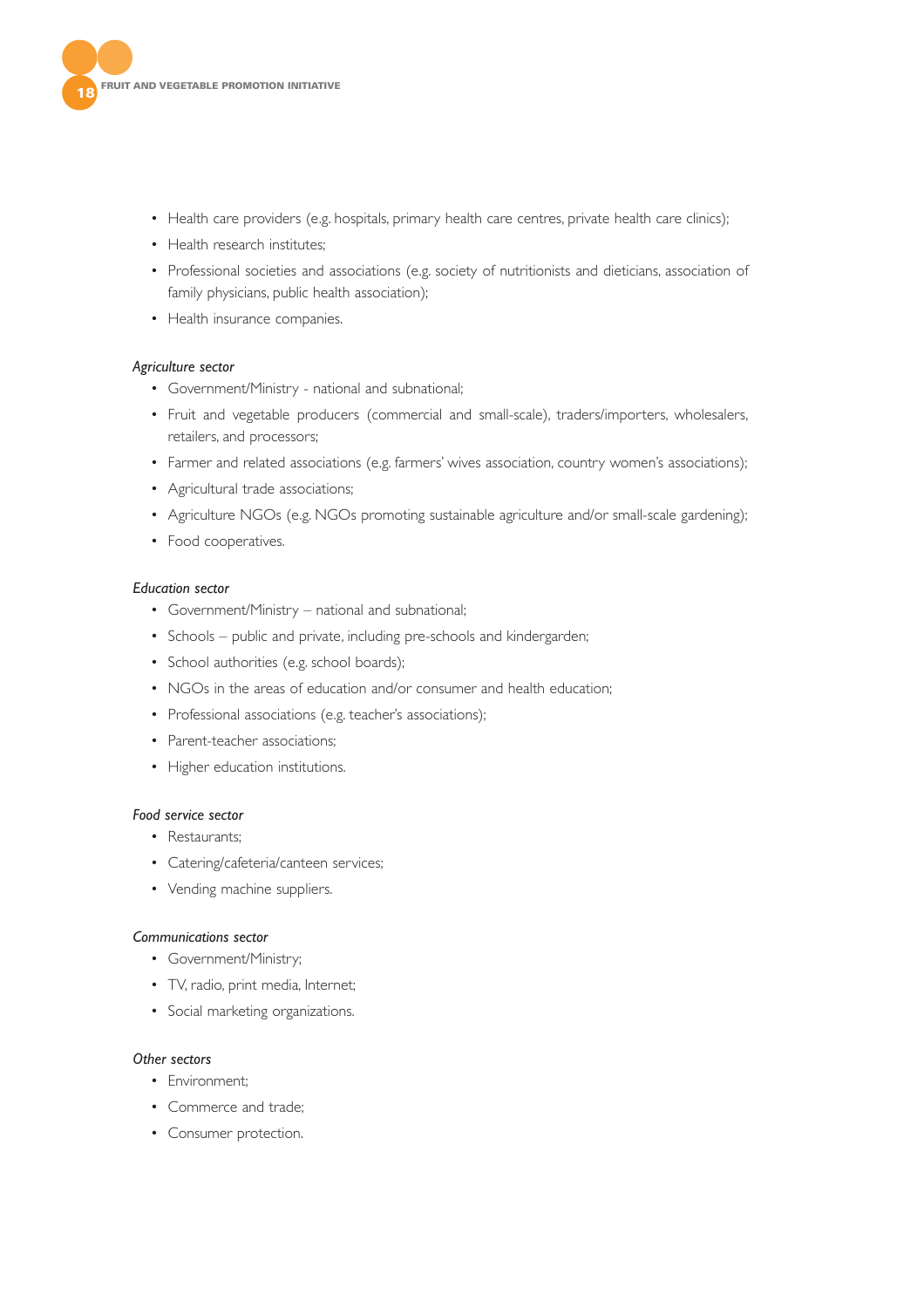

# **4.2 WORKING GROUP 2: THE RESEARCH AGENDA FOR THE FRUIT AND VEGETABLE PROMOTION INITIATIVE**

Working Group 2 provided the suggestions and advice on which the following research agenda is based, in an attempt to look systematically at the many issues involved and to bridge gaps in knowledge where required. The suggested conceptual framework for a systems approach to considering fruit and vegetable promotion looks at the continuum from production to consumption with ensuing benefits to health and the prevention of disease, in particular noncommunicable diseases.The topics raised by Working Group 2 include those for review in the short term, as well as issues for longer-term investigation. A scientific meeting on fruit and vegetables is planned to take place in March 2004 in Kobe, Japan, at which evidence will be reviewed, current experience in the effectiveness of interventions assessed, and the research agenda outlined below will be prioritized with responsible parties agreed for the work involved (discussed in section 5."The road map for the fruit and vegetable promotion initiative").

#### Standardizing scientific methods

• Definition of fruit and vegetables

A clarification of definitions should be jointly prepared by WHO and FAO with specific reference to:

- standard definitions for fruit and vegetables in relation to health benefits;
- classifications that relate to health aspects and those relating to agricultural production;
- how to make these definitions regionally and/or nationally relevant.
- Data collection and monitoring methods for fruit and vegetable intake

A summary is needed of the methods, limitations and availability of tools and resources to assess fruit and vegetable consumption in both developed and developing countries (i.e. nationally or regionally validated tools that could provide comparable data at household, individual or other levels). The review should also identify future needs to standardize data collection and scientific approaches to compare existing data obtained by different methods in different countries.

Ongoing work in the area of NCD risk factor surveillance should integrate fruit and vegetable intake information and include methods to measure how changes in environment affect consumption (in order to monitor nutrition transition). It is important to link this work with the WHO STEPwise approach to surveillance of NCD risk factors.

• Portion size

The problems of standardizing measurement of portion sizes globally for comparative research purposes need to be reviewed. Serving sizes are internationally identified, which facilitates comparative research. However, serving sizes should be translated nationally into portion sizes for the consumer.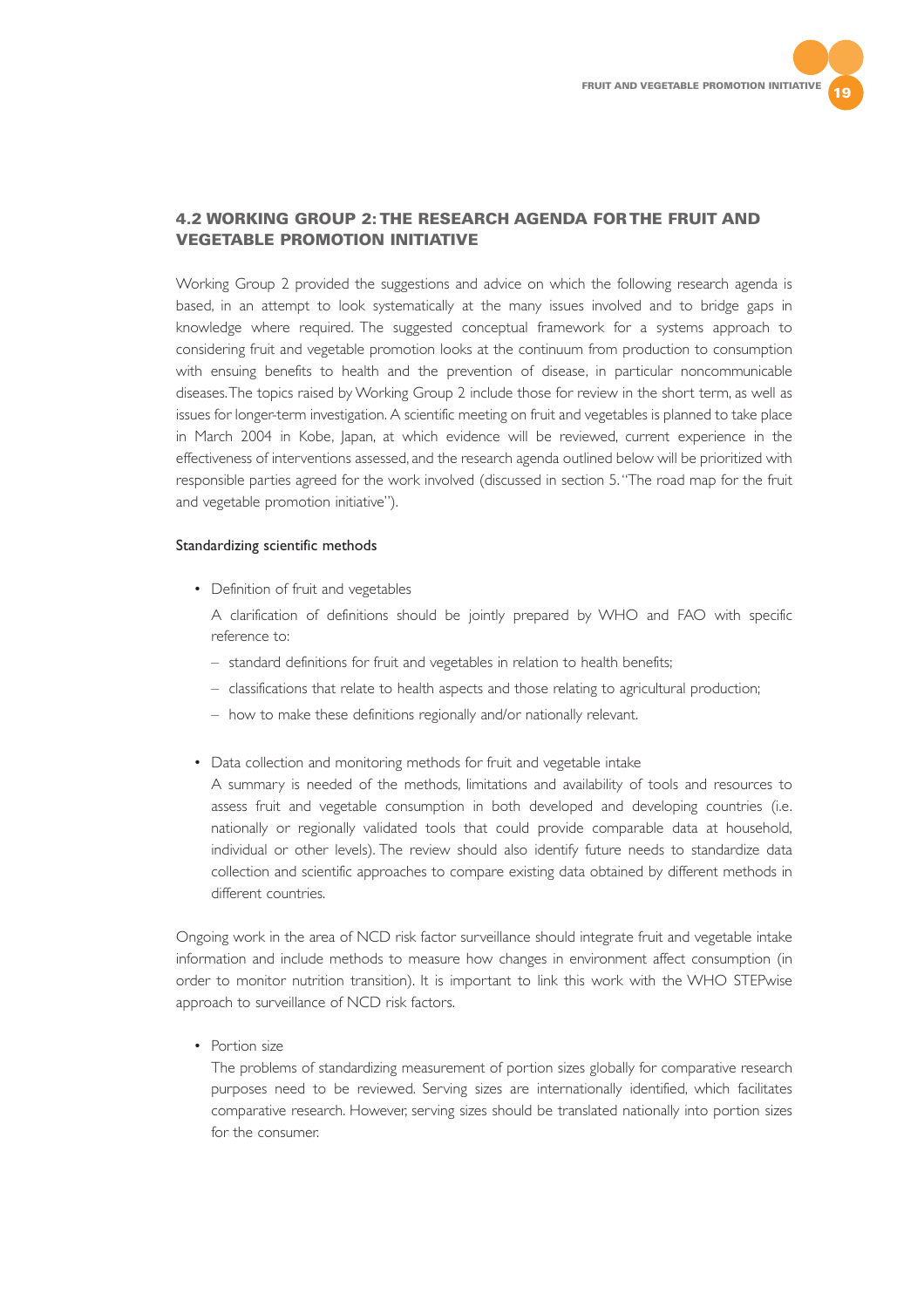

#### Links between fruit and vegetable consumption and health and disease

• Protective effects

A short critical summary is needed of the overall findings from existing scientific reviews of the evidence for the protective effects of fruit and vegetables for specific diseases including CVDs, cancers, diabetes and obesity.The review should specify where evidence is strong or weak, which countries or regions it applies to/ is based on and ideally estimate effect size.This paper should include evidence of the comparative health advantages of different combinations of fruit and vegetable intakes. It should review:

- The benefits of combinations of fruit and vegetables in different diet types (e.g. Japanese, Mediterranean);
- The scientific evidence on the importance of variety, different combinations, and the benefits of specific types of vegetables and fruit.
- Food processing and preparation
	- A literature review is required to identify the existing technologies for processing fruit and vegetables so as to preserve their nutritional value;
	- The benefits should be defined of fruit and vegetables in composite cooked foods (i.e. the national styles of cooked meals which include fruit or vegetables) in order to examine evidence that fruit and vegetables are still protective when cooked with other foods which may have (high) salt, sugar or fat content.
- Nutrition transition

A summary is needed of trends in fruit and vegetable consumption and the effects of this on health as part of the nutrition transition.

• Food safety

A review of food-safety aspects related to fruit and vegetables is proposed, focusing on pesticide residues, other chemical contaminants such as heavy metals and mycotoxins, and microbiological contaminants (bacteria, parasites and viruses). The following issues should be included in the review:

- The health implications of exposure to contaminants as a result of increasing consumption of fruit and vegetables (real risks);
- The impact of the presence of these contaminants on the choice of consumers to eat/not eat fruit and vegetables (perceived risks);
- The trade implications of the presence of contaminants in fruit and vegetables;
- The interventions which are effective in reducing levels of contaminants in fruit and vegetables.

#### The determinants of fruit and vegetable consumption

Working Group 2 suggested that papers on determinants of fruit and vegetable consumption should be reviewed in the short term to document the current state of knowledge and evidence. Several of the issues raised below are already being examined by WHO and others. Through the reviews already being prepared and the additional areas suggested below, knowledge and research gaps will be identified for long-term future research collaboration.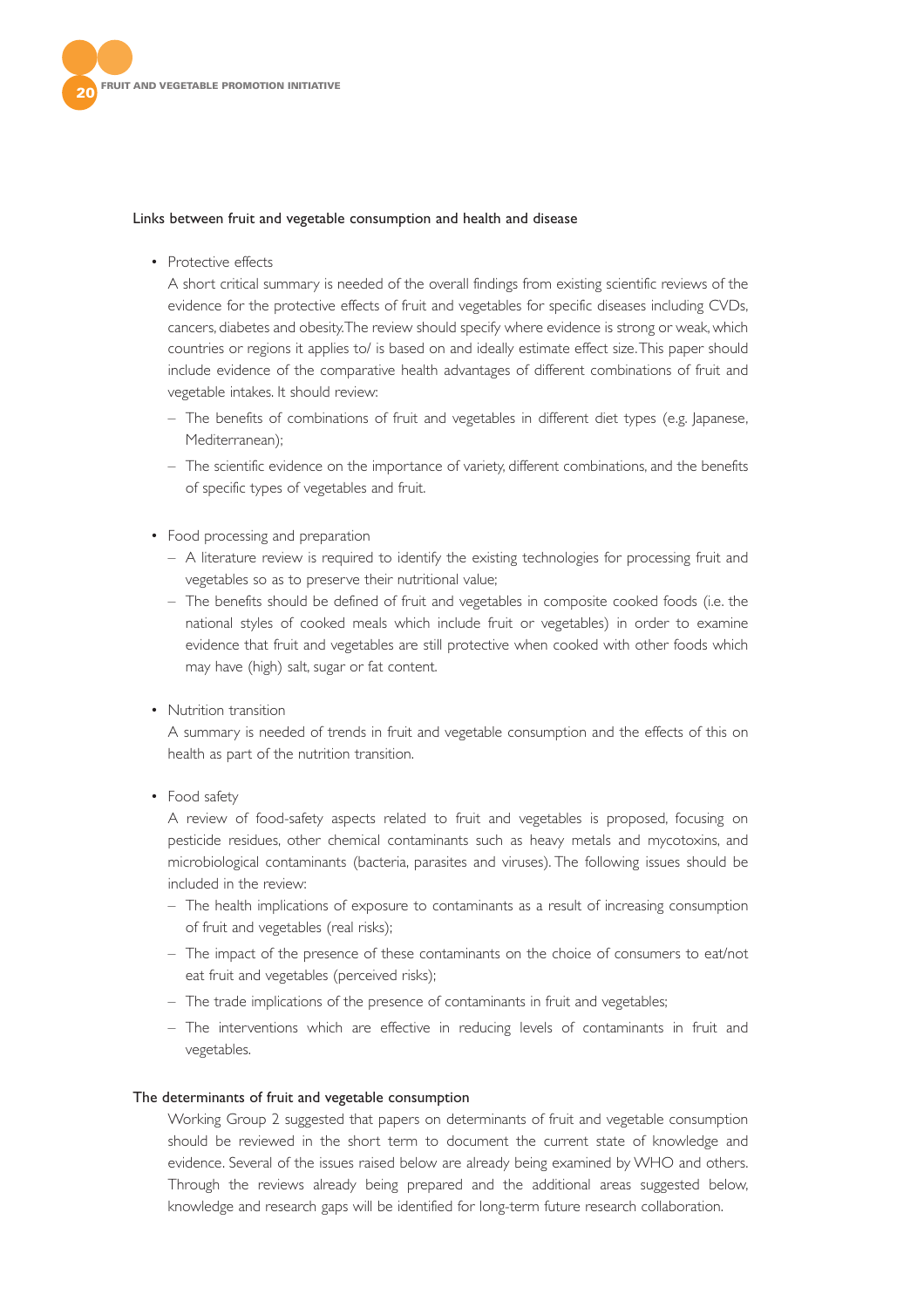

#### Supply side

- What affects the consumer price of fruit and vegetables in different world regions?
	- Collect evidence for how specific factors affect consumer price, such as the cost of production (seed, pesticides, labour), distribution, marketing, subsidies (from within a country or from elsewhere);
	- Consider the relative influence of the specific factors in different regions on consumer price and how these factors can be influenced to reduce consumer price.
- How can production meet the requirements of fruit and vegetable programmes?
	- Provide insight into the implications for regional and world production of the recommendations to increase fruit and vegetable intake, considering water supply, climate and land use among others;
	- Conduct an analysis of fruit and vegetable production and availability by region over time with an analysis of differences between countries;
	- Consider the issue of irrigation water consumption in future research e.g. the selection of fruit and vegetables to be grown in relation to the evidence of their micronutrient content per cubic metre of water.
- What affects availability and access?
	- Provide a review of the current state of evidence, to include:
		- > the constraints to access at various levels and how they affect fruit and vegetable consumption; how this affects inequalities/disparities in access to fruit and vegetables;
		- > the evidence of increasing availability and access leading to increased fruit and vegetable consumption.
- Distribution
	- Review the incentives and constraints to small fruit and vegetable producers and how these differ in supplying supermarkets or local markets.
- What effect do agriculture and trade policies have?
	- Provide a summary illustrating which international agricultural and trade policies are relevant to fruit and vegetable production, distribution and consumption, including the effects of these policies on fruit and vegetable production, distribution and consumption;
	- Review the effect of agricultural policies on supply and consumption, both in the same coun try and in other countries. Include the effects of agricultural subsidies and trade polices such as the European Union Common Agricultural Policy and World Trade Organization policies. Consider specific evidence for how fruit and vegetable trade policy in developed regions impacts developing countries.

#### Demand side

Literature reviews are needed on the physiological determinants, cultural, social and psychological determinants as well as the broader environmental determinants of fruit and vegetable consumption.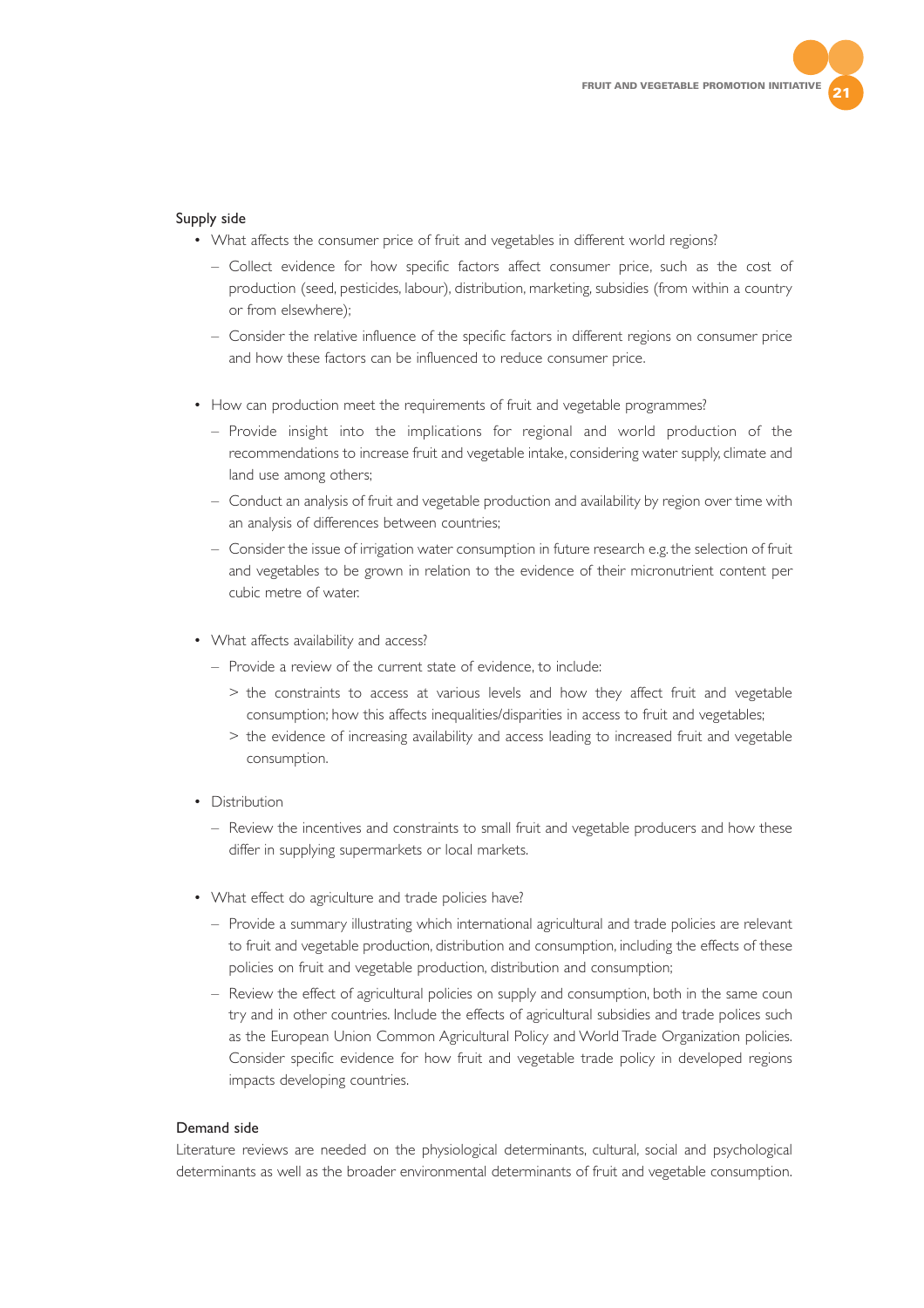

More specifically, the following issues should be addressed:

- How do consumer prices of fruit and vegetables affect consumption?
- What evidence is there of which are the most effective (social) marketing techniques in promoting fruit and vegetables?
- Collect evidence of the effects on fruit and vegetable purchasing and consumption of limiting fast-food marketing (e.g. through restricted marketing to children, health claim regulations).
- Cultural determinants
	- Why are vegetables more culturally acceptable in certain countries and cultures? Provide evidence for benefits of traditional practices (local markets, home growing, dietary habits, cooking skills) and whether and how community-based interventions support increased consumption;
	- Examine taste preferences by collecting evidence of their importance in different regions and of whether an early formation of the habit of eating fruit and vegetables helps to establish long-term intake.

#### Literature review of the evaluation of existing fruit and vegetable promotion programmes

- A review should be prepared, including "grey" literature, collecting evidence from current evaluations of interventions and programmes which promote fruit and vegetable production and/or consumption, and recommending a set of standard parameters for future evaluations.The literature review should consider the evidence for the health advantages and disadvantages of each type of intervention. It should also discuss the implications for regions where data are lacking, e.g. developing countries, and suggest ways of filling this information gap e.g. by conducting small fruit and vegetable promotion intervention studies in selected countries.
- Review topics should be classified according to the objectives of intervention programmes, which will include interventions aiming at:
	- Increasing fruit and vegetable production and availability;
	- Increasing fruit and vegetable intake;
	- Reducing rates of NCD and risk factors (such as blood pressure);
	- Increasing income;
	- Process issues of running interventions.
- Various forms of intervention programmes and projects in different settings should be included in the review:
	- Large-scale fruit and vegetable promotion, e.g."5 A Day"-type campaigns in various countries;
	- Nutrition education and information approaches;
	- Small-scale scientific intervention studies, e.g. randomized controlled trials for primary and secondary prevention of chronic conditions;
	- Food-based approaches for micronutrient deficiencies;
	- Production interventions including:
		- > Mechanisms for promoting and facilitating production such as national subsidies, differential taxation (of both inputs to fruit and vegetable production and sale of fruit and vegetables) and;
		- > Local interventions such as urban and periurban agriculture initiatives, home garden programmes and school garden programmes.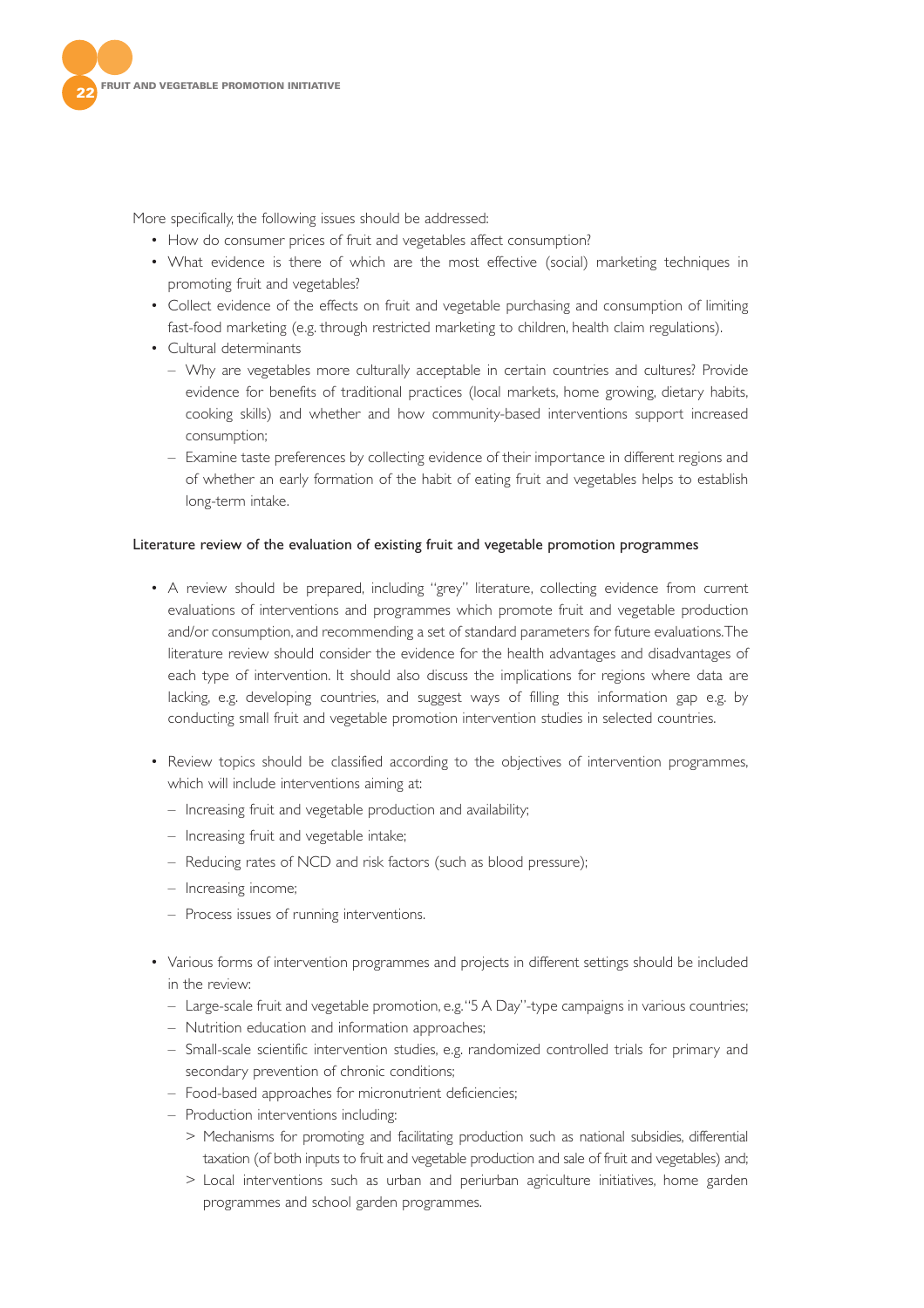

# **5. THE ROAD MAP FOR THE FRUIT AND VEGETABLE PROMOTION INITIATIVE**

The proposed global fruit and vegetable initiative has two pillars:

- To promote production and consumption of fruit and vegetables so as to promote and improve health and to help prevent noncommunicable diseases;
- To advance science in the areas of fruit and vegetable production, distribution, increased consumption, and benefits for health.

The following activities are planned:

- 1. The fruit and vegetable promotion initiative will be announced in November 2003 at the Third Meeting of the WHO Regional Networks on NCD Prevention in Rio de Janeiro.
- 2. A scientific meeting on the production and consumption of fruit and vegetables and the implications for health and disease will be held at the WHO Kobe Centre in Japan in March 2004. This meeting will be organized in collaboration with FAO. Objectives for this meeting include:
	- To review the existing evidence on the role of fruit and vegetables for health in different regions of the world;
	- To review the effectiveness of existing interventions to promote fruit and vegetables, considering the range of issues determining fruit and vegetable consumption from both the supply and demand sides;
	- To prioritize the research agenda presented in this report and to reach a consensus on the organizations and partners responsible for moving the research agenda forward.
- 3. A toolkit will be prepared to provide hands-on information on the steps and processes necessary to design, implement, monitor and evaluate a national campaign to promote the production and consumption of fruit and vegetables in various settings and for different target groups.
- 4. Pilot projects for the promotion of fruit and vegetable consumption in developing countries will be launched in Spring 2004. Mexico and Thailand are currently being considered as pilot countries. Mexico has recently started a new fruit and vegetable promotion campaign targeting women and children.Thailand is focusing on the promotion of fruit and vegetables among young schoolchildren.
- 5. FAO and WHO will jointly develop and promote the proposed "Good Morning Horticulture" website. This website will facilitate access to information and provide online training on horticulture, its benefits for food, income and health.The idea is to bring animated presentations which farmers and their families as well as consumers can view and listen to each day in their homes at whatever time is convenient to them. It will be set up as a log-on website for registered customers. The ultimate goal of "Good Morning Horticulture" is to make people grow and eat more vegetables and fruit.
- 6. The Fourth "5 A Day" International Symposium will be held in August 2004 in Christchurch, New Zealand, cosponsored by WHO.
- 7. The Fifth "5 A Day" International Symposium will be held in September 2005 in Durban, South Africa as a satellite meeting of the International Union of Nutrition Science 18th International Congress of Nutrition *"Nutrition Safari for Innovative Solutions"*.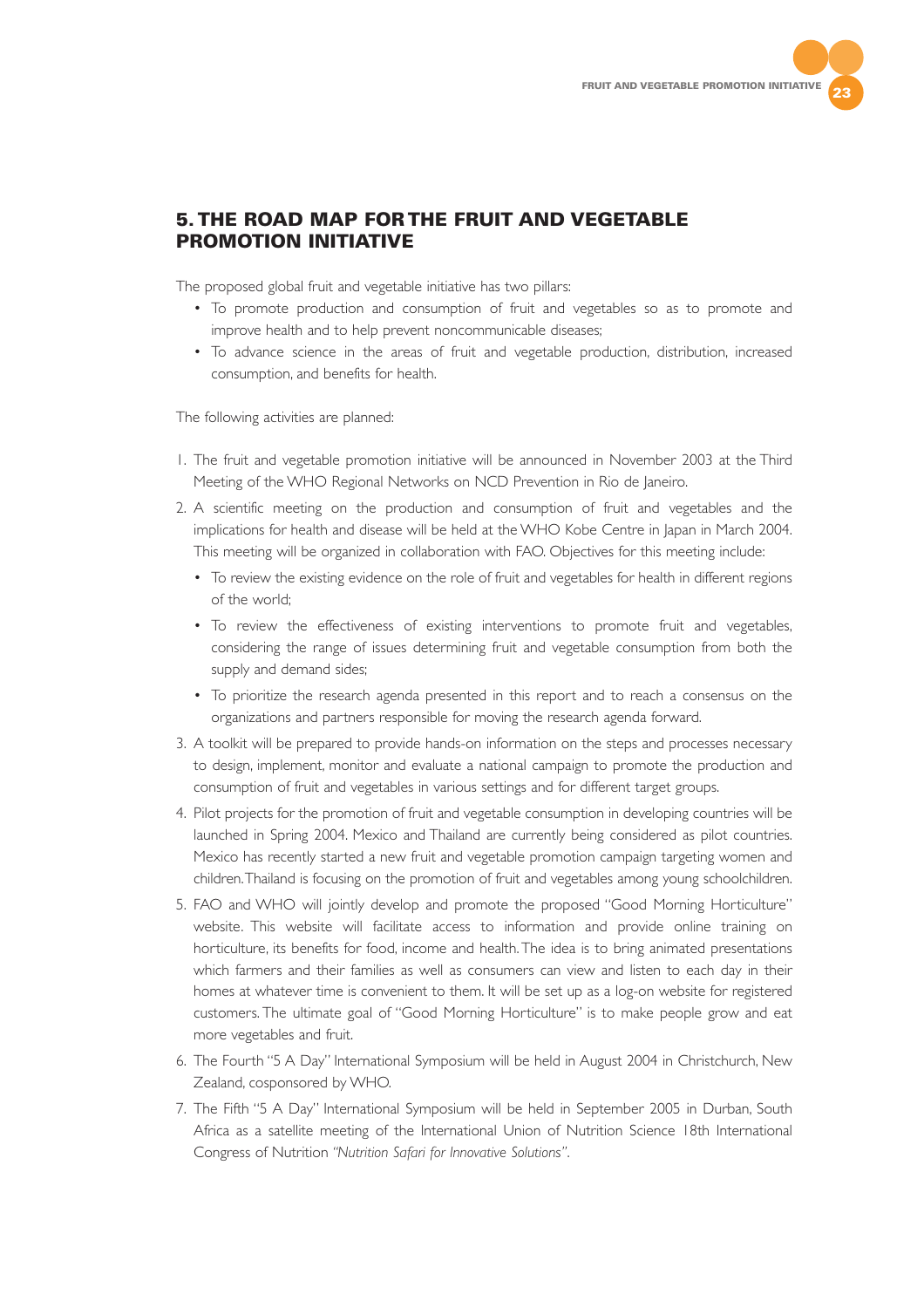

# **ANNEX 1**

# **LIST OF PARTICIPANTS**

Dr Wael Al-Delaimy, Scientist, International Agency for Research Cancer, Lyon, France (Group 2)

Mr Wilfried Baudoin, Senior Officer, Horticultural Crops Group, Food and Agricultural Organization of the United Nations, Rome, Italy (Group 2)

Mr Laurent Damiens, Interfel, Paris, France (Group 1)

Dr Lorelei DiSogra, Director, National 5 A Day for Better Health Programme National Cancer Institute, Bethesda, United States of America (Group 1)

Ms Paula Dudley, General Manager, 5+ A Day/United Fresh, Auckland, New Zealand (Group 1)

Dr Somchai Durongdej, Head, Department of Nutrition, Faculty of Public Health, Mahidol University, Bangkok ,Thailand (Group 1)

Dr Nahla Houalla, Chairperson, Nutrition and Food Services, American University Beirut, Beirut, Lebanon (Group 2)

Dr Tatyana Kamardina V., Leading Research Worker, State Research Centre for Preventive Medicine, Department of Policy and Strategy Development, Moscow, Russian Federation (Group 1)

Dr Cho-il Kim, Chief and Head Researcher, Health Industry Development Institute Nutrition Research Team, Seoul, Republic of Korea (Group 2)

Dr Karen Lock, Research Fellow, London School Hygiene and Tropical Medicine, London, United Kingdom (Chair, Group 2)

Professor Carlos Monteiro, School of Public Health, University of Sao Paulo Department of Nutrition and Centre for Epidemiological Studies in Nutrition, Sao Paulo, Brazil (Group 2)

Dr Marie Ruel, Senior Research Fellow, International Food Policy Research Institute, Food Consumption and Nutrition,Washington, United States of America (Group 2)

Mr Morten Strunge Meyer, Project Manager, Danish Cancer Society, Copenhagen, Denmark (Chair, group 1)

Dr Frances Taccone, Director of Development, Produce for Better Health Foundation, Wilmington, United States of America (Rapporteur) (Group 1)

Professor HH (Este) Vorster, Director of Focus Area 9.1, Health Research Faculty Health Sciences, Lipid Clinic, Potchefstroom, South Africa (Meeting chair) (Group 1)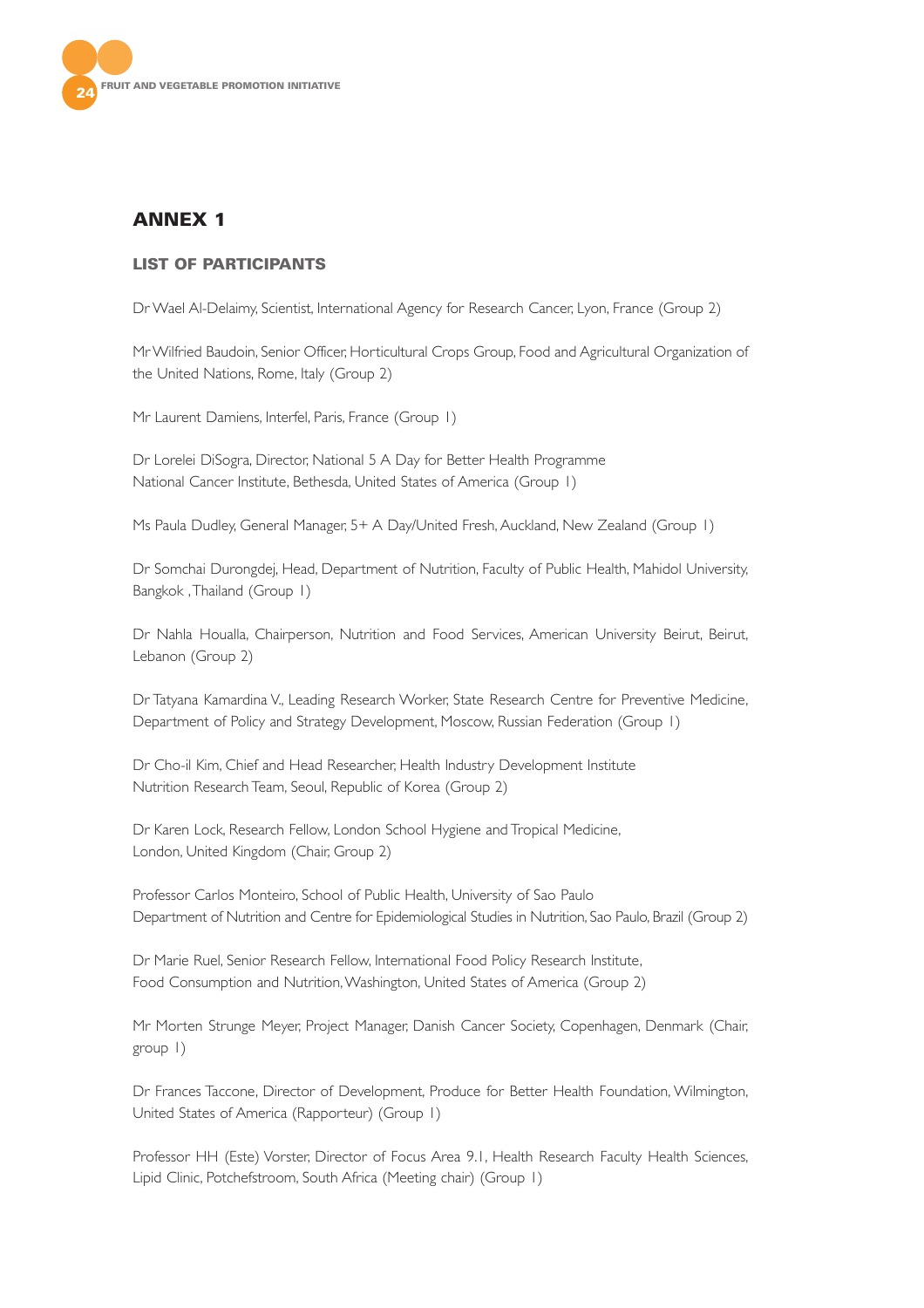

Mr Godfrey Xuereb, Public Health Nutritionist, Caribbean Food and Nutrition Institute Specialised Centre of PAHO/WHO, Kingston, Jamaica (Group 1)

## **WHO REGIONAL OFFICES**

Dr Kunal Bagchi, Medical Officer, Regional Advisor in Nutrition,WHO Regional Office for the Eastern Mediterranean, Cairo, Egypt (Group 2)

Dr Luca T Cavalli-Sforza, Medical Officer, Regional Advisor in Nutrition and Food Safety, WHO Regional Office for the Western Pacific, Manila, Philippines (Rapporteur, Group 2)

Dr Lucimar Coser Cannon, Medical Officer, Regional Advisor for Prevention of Noncommunicable Diseases, WHO Regional Office for the Americas/ Pan American Health Organization, Washington, United States of America (Group 1)

Dr Rukhsana Haider, Medical Officer, Regional Advisor in Nutrition,WHO Regional Office for South-East Asia, New Delhi, India (Rapporteur, Group 1)

Dr Enrique Jacoby, Medical Officer, Regional Adviser Diet and Physical Activity, WHO Regional Office for the Americas/ Pan American Health Organization,Washington, United States of America (Group 2)

Dr Aristide Sagbohan, Medical Officer, Regional Adviser in Nutrition a.i., WHO Regional Office for Africa, Brazzaville, Congo (Group 1)

# **WHO HEADQUARTERS**

Dr Ruth Bonita, Director, Cross Cluster Initiative on Surveillance,WHO, Geneva, Switzerland

Ms Alexandra Cameron, Young Professional, Global Strategy on Diet, Physical Activity and Health, Department of NCD Prevention and Health Promotion,WHO, Geneva, Switzerland (Group 1)

Ms Ingrid Keller,Technical Officer, Global Strategy on Diet, Physical Activity and Health, Department of NCD Prevention and Health Promotion,WHO, Geneva, Switzerland (Group 2)

Dr Pekka Puska, Director, Department of NCD Prevention and Health Promotion, WHO, Geneva, Switzerland

Dr Ruitai Shao, Medical Officer, Department of NCD Prevention and Health Promotion, WHO, Geneva, Switzerland

Ms Amalia Waxman, Project Manager, Global Strategy on Diet, Physical Activity and Health, Department of NCD Prevention and Health Promotion,WHO, Geneva, Switzerland (Group 1)

Dr Derek Yach, Representative of the Director-General,WHO Geneva, Switzerland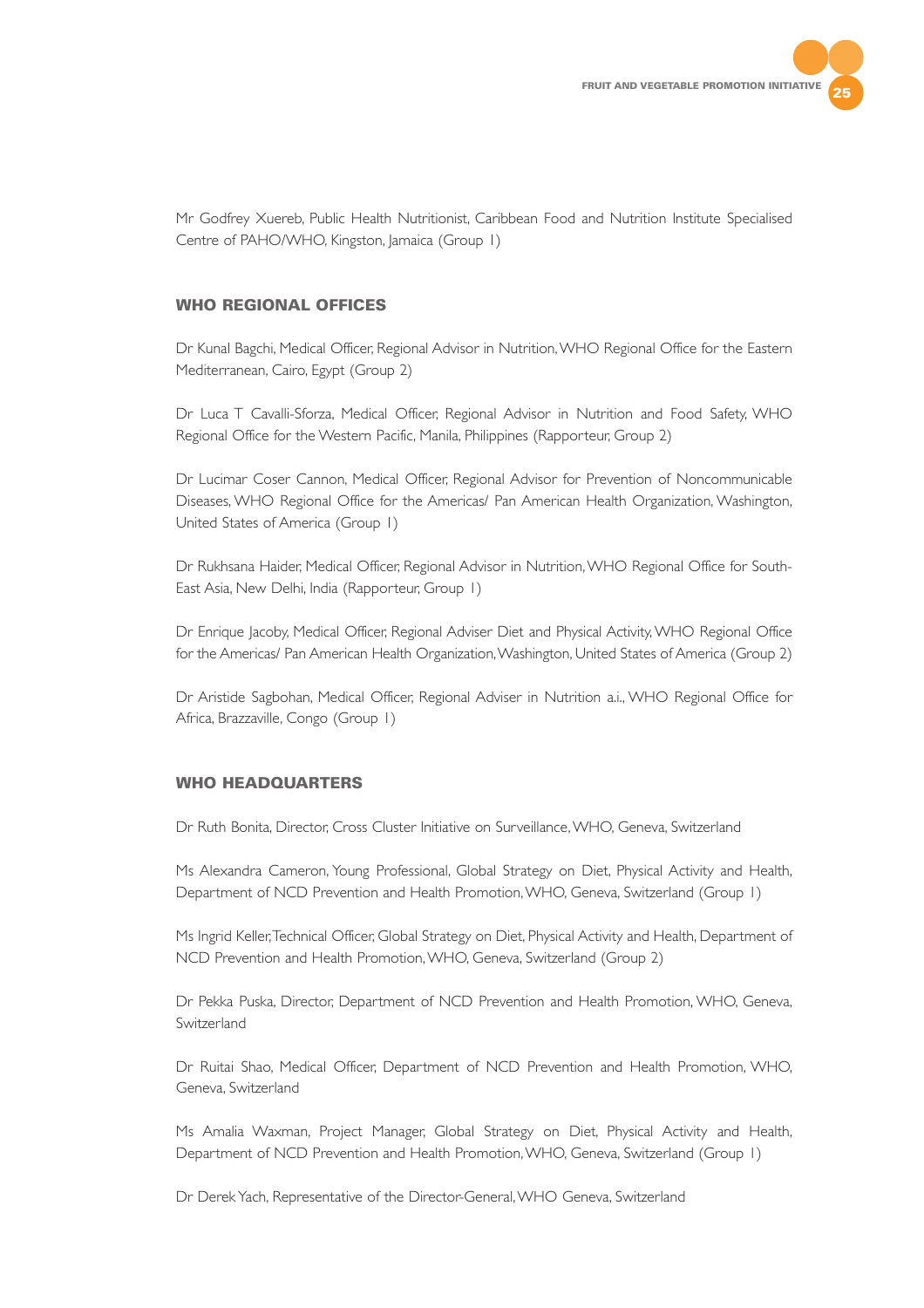

# **ANNEX 2**

# **MEETING AGENDA**

| DAY <sub>1</sub>                                                                                                                                                                                                           |                                                                                                                                      |                                                                                                                                                                                                                                                                     |  |
|----------------------------------------------------------------------------------------------------------------------------------------------------------------------------------------------------------------------------|--------------------------------------------------------------------------------------------------------------------------------------|---------------------------------------------------------------------------------------------------------------------------------------------------------------------------------------------------------------------------------------------------------------------|--|
| $9:00 - 9:10$                                                                                                                                                                                                              | Welcome and introduction of participants                                                                                             |                                                                                                                                                                                                                                                                     |  |
| $9:10 - 9:30$                                                                                                                                                                                                              | Introduction to the topic and to the goals of this meeting Dr P Puska,<br>Director: NPH                                              |                                                                                                                                                                                                                                                                     |  |
| $9:30 - 9:45$                                                                                                                                                                                                              | Preliminary results of the WHO fruit and vegetable review Ms I Keller, Technical<br>Officer. NPH                                     |                                                                                                                                                                                                                                                                     |  |
| $9:45 - 10:00$                                                                                                                                                                                                             | FAO's endeavour to meet future needs for horticulture produce Dr Wilfried<br>Baudoin, Senior Officer, Horticultural Crops Group, FAO |                                                                                                                                                                                                                                                                     |  |
| $10:00 - 10:15$                                                                                                                                                                                                            | Os and As                                                                                                                            |                                                                                                                                                                                                                                                                     |  |
| $10:15 - 10:45$                                                                                                                                                                                                            | Coffee and fruit.                                                                                                                    |                                                                                                                                                                                                                                                                     |  |
| $10:45 - 11:00$                                                                                                                                                                                                            | Fruit and vegetable consumption and cancer prevention Dr W Al-Delaimy, IARC                                                          |                                                                                                                                                                                                                                                                     |  |
| $11:00 - 11:15$                                                                                                                                                                                                            | WHO surveillance activities to measure fruit and vegetable intake Dr R Bonita,<br>Director, CCS                                      |                                                                                                                                                                                                                                                                     |  |
| $11:15 - 12:00$<br>General discussion                                                                                                                                                                                      |                                                                                                                                      |                                                                                                                                                                                                                                                                     |  |
| $12:00 - 13:30$<br>Lunch break                                                                                                                                                                                             |                                                                                                                                      |                                                                                                                                                                                                                                                                     |  |
| $13:30 - 17:00$                                                                                                                                                                                                            |                                                                                                                                      | Working groups (coffee served to working groups separately)                                                                                                                                                                                                         |  |
| <b>GROUP 1</b>                                                                                                                                                                                                             |                                                                                                                                      | <b>GROUP 2</b>                                                                                                                                                                                                                                                      |  |
| How are fruit and vegetable promotion<br>campaigns defining fruit and vegetables, as<br>well as portion sizes, for individual<br>consumption? List problems and advantages.<br>Identify the guidance needed from research. |                                                                                                                                      | What evidence is available - versus needed<br>- to define fruit and vegetables as well as<br>portion sizes for individual consumption?                                                                                                                              |  |
| Involvement of the agricultural sector in fruit<br>and vegetable promoting campaigns: discuss<br>successes, problems and how to improve<br>collaboration in fruit and vegetable<br>promotion campaigns between sectors.    |                                                                                                                                      | In preparation for the fruit and vegetable<br>meeting in Kobe, March 2004: a literature<br>review is needed on agricultural issues and<br>identification of research gaps with respect<br>to production, distribution, and availability of<br>fruit and vegetables. |  |
| 17:00                                                                                                                                                                                                                      | Plenary                                                                                                                              |                                                                                                                                                                                                                                                                     |  |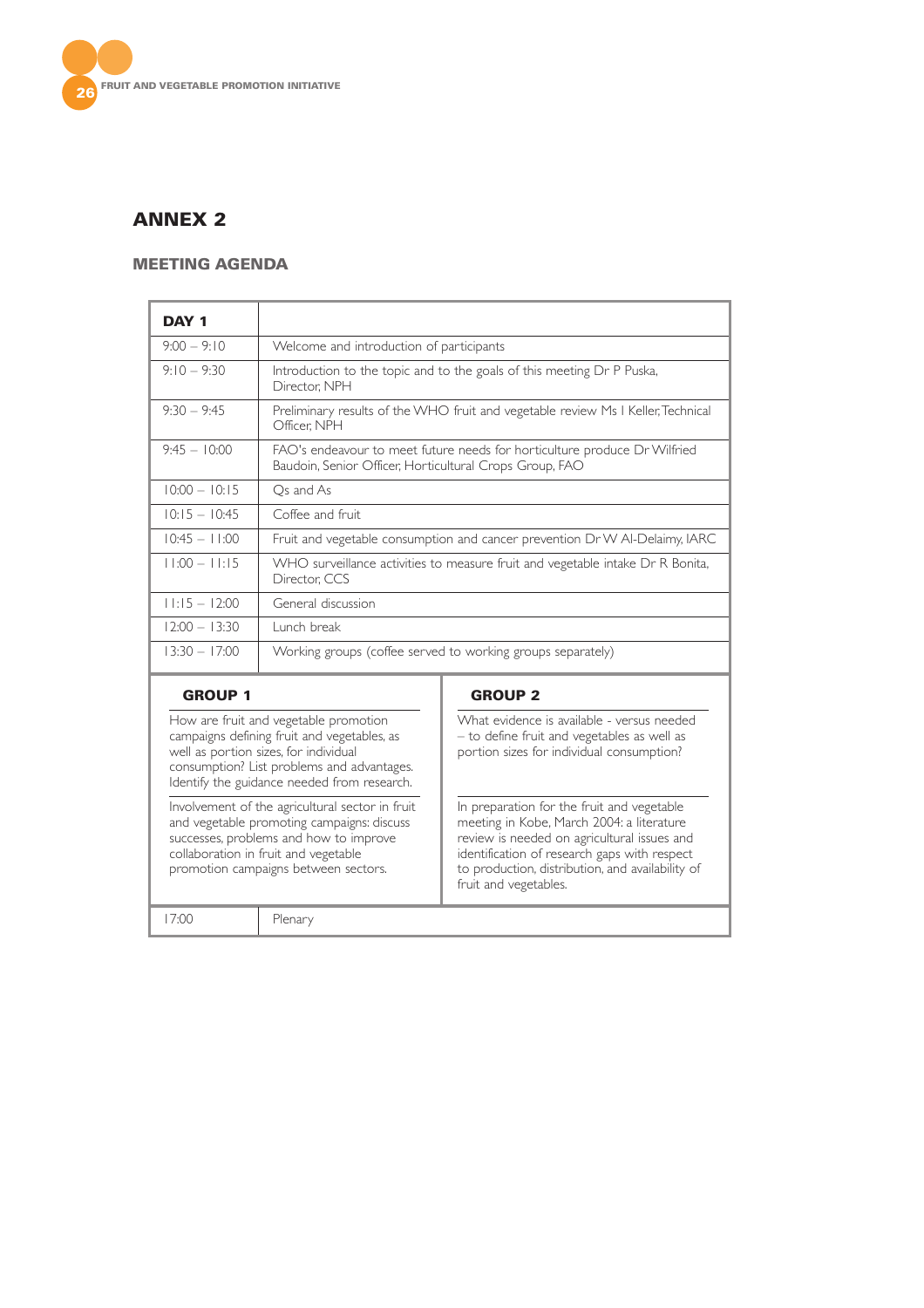

| DAY <sub>2</sub> |                                                                                                                                                       |
|------------------|-------------------------------------------------------------------------------------------------------------------------------------------------------|
| $9:00 - 9:20$    | 5 A Day in the USA<br>Dr F Taccone (Produce for Better Health Foundation) and Dr L DiSogra<br>(National Cancer Institute)                             |
| $9:20 - 9:40$    | 5 A Day in Europe<br>Mr M Strunge Meyer (Danish Cancer Foundation)                                                                                    |
| $9:40 - 10:00$   | Os and As                                                                                                                                             |
| $10:00 - 10:20$  | Setting up a programme to promote fruit and vegetables in a developing<br>$country - ideas$<br>Professor C Monteiro (University of Sao Paulo)         |
| $10:20 - 10:35$  | Health promotion through promotion of fruit and vegetables in the Republic<br>of Korea<br>Dr Cho-il Kim (Korea Health Industry Development Institute) |
| $10:35 - 10:45$  | Os and As                                                                                                                                             |
| $10:45 - 1:00$   | Coffee and fruit                                                                                                                                      |
| $11:00 - 12:30$  | Working groups                                                                                                                                        |

# **GROUP 1**

Discuss fruit and vegetable consumption promotion campaigns at country level: how can fruit and vegetable promoting programmes best be designed at country level, particularly in developing countries? What are the tools and the support needed, who are the national partners, and what would be the role for WHO at national/regional level?

# **GROUP 2**

Drawing on discussion from day 1, refine topics for literature review (portion sizes, definition of fruit and vegetables, agricultural issues) and research gaps. Identify other issues to be taken into account for Kobe meeting, e.g. the development of a taste for fruit and vegetables, the contribution of fruit and vegetables to combat micronutrient deficiencies. Discuss further the organization of the Kobe meeting and make recommendations.

| $12:30 - 13:30$ Lunch break |                                                                             |  |
|-----------------------------|-----------------------------------------------------------------------------|--|
|                             | 13:30 – 16:30   Working groups (coffee served to working groups separately) |  |
|                             |                                                                             |  |

#### **GROUP 1**

Product anticipated:

• suggest a framework for a toolkit to be prepared by WHO for countries that would like to start a fruit and vegetable promotion campaign (especially developing countries).

## **GROUP 2**

Products anticipated:

- agree on specific literature reviews needed for the consultation in Kobe and identify experts to perform these reviews.
- recommend the structure of the meeting in Kobe (specific objectives and outcomes, contents, invitees).

16.30 – 17.30 Plenary – working groups to preset their results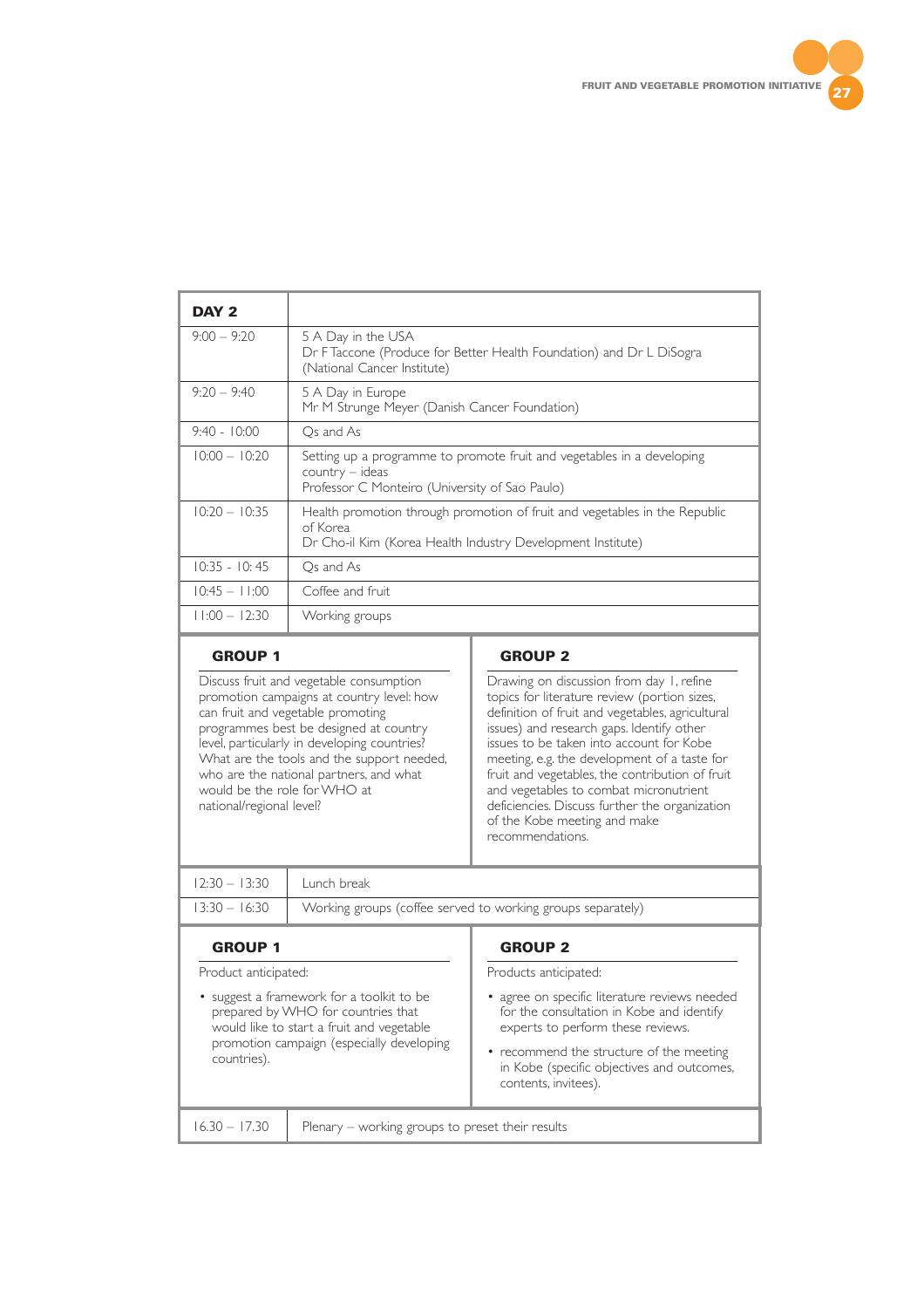

| DAY <sub>3</sub>                                                                                         |                                                                                                                                                                                                                                                                                                                                                                                                                             |                                                                                                                        |  |
|----------------------------------------------------------------------------------------------------------|-----------------------------------------------------------------------------------------------------------------------------------------------------------------------------------------------------------------------------------------------------------------------------------------------------------------------------------------------------------------------------------------------------------------------------|------------------------------------------------------------------------------------------------------------------------|--|
| $9:00 - 9:15$                                                                                            | The WHO fruit and vegetable initiative: objectives and ideas Ms A Waxman,<br>Project Manager, NPH                                                                                                                                                                                                                                                                                                                           |                                                                                                                        |  |
| $9:15 - 9:30$                                                                                            | Os and As                                                                                                                                                                                                                                                                                                                                                                                                                   |                                                                                                                        |  |
| $9:30 - 12:30$                                                                                           |                                                                                                                                                                                                                                                                                                                                                                                                                             | Working groups (coffee served to working groups separately)                                                            |  |
| <b>GROUP 1</b>                                                                                           |                                                                                                                                                                                                                                                                                                                                                                                                                             | <b>GROUP 2</b>                                                                                                         |  |
|                                                                                                          | Taking lessons learnt from other fruit and vegetable campaigns into account, make<br>recommendations to WHO on how to move the initiative forward with regard to:                                                                                                                                                                                                                                                           |                                                                                                                        |  |
| • overall scope, short- and long-term goals                                                              |                                                                                                                                                                                                                                                                                                                                                                                                                             | • overall scope, short- and long-term goals                                                                            |  |
|                                                                                                          | • key messages to be disseminated                                                                                                                                                                                                                                                                                                                                                                                           | • key messages to be disseminated                                                                                      |  |
| • ways to involve the private sector at global                                                           |                                                                                                                                                                                                                                                                                                                                                                                                                             | • ways to involve the agricultural sector                                                                              |  |
| and national level<br>• ways to promote the initiative and the<br>information and advocacy tools needed. |                                                                                                                                                                                                                                                                                                                                                                                                                             | • accompanying research (monitoring and<br>evaluation) for the WHO initiative and for<br>national / local initiatives. |  |
| $12:30 - 13:30$                                                                                          | Lunch break                                                                                                                                                                                                                                                                                                                                                                                                                 |                                                                                                                        |  |
| $13:30 - 15:00$                                                                                          | Final plenary, agree on products and steps forward<br>Products anticipated:<br>• reviews to be commissioned for the Kobe meeting, the names of experts for<br>those reviews, the draft content / structure of Kobe meeting<br>• framework for toolkit for countries which would like to start a fruit and<br>vegetable promotion campaign, recommendations to WHO on the<br>proposed global fruit and vegetable initiative. |                                                                                                                        |  |
| 15:00                                                                                                    | Coffee and tea                                                                                                                                                                                                                                                                                                                                                                                                              |                                                                                                                        |  |